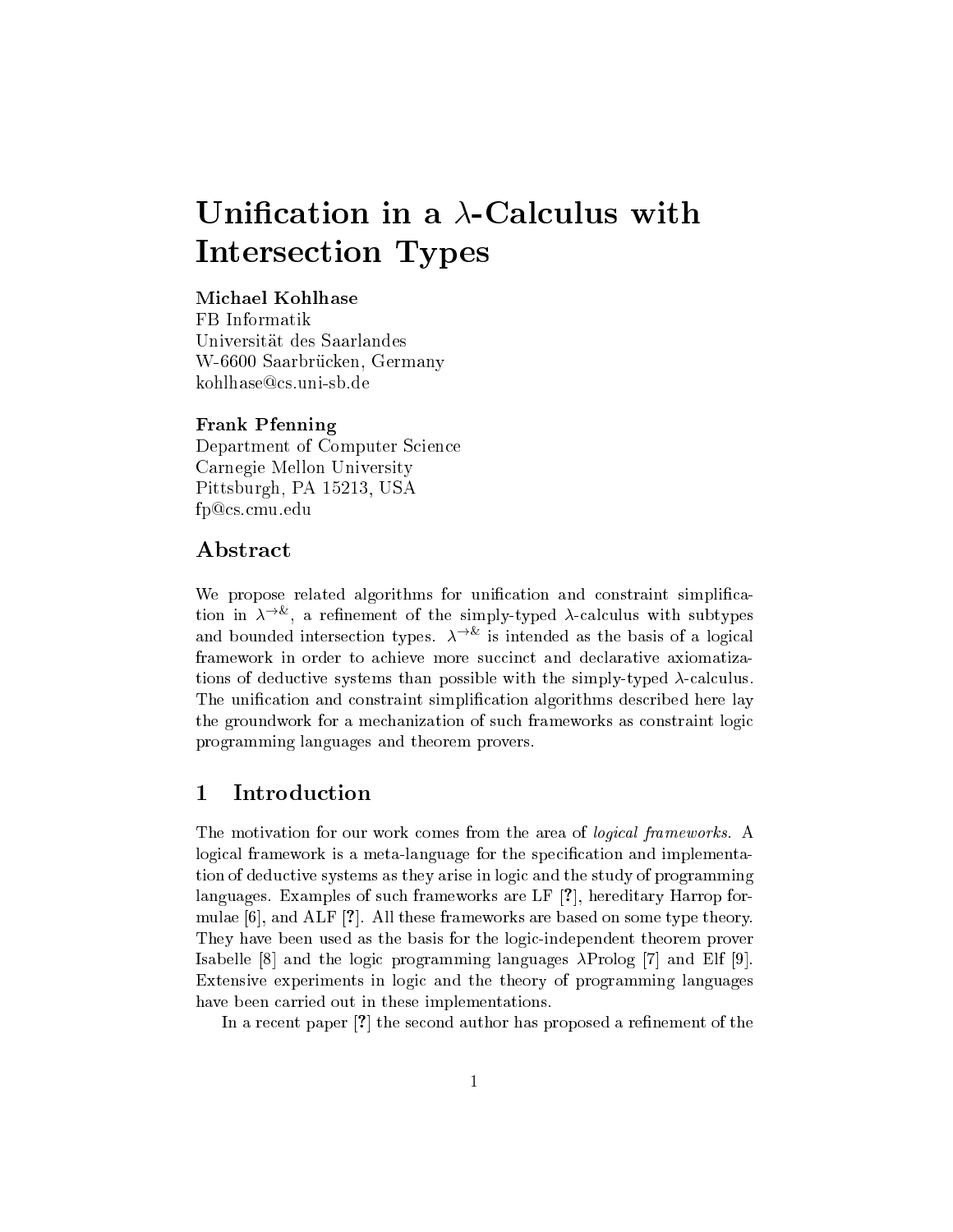type theory  $\lambda^+$  underlying the LF logical framework in order to simplify the presentation of many deductive systems. I his refinement,  $\lambda^{++}$ , incorporates subtypes and intersection types. In addition to a more natural reflection of informal mathematical practice in the specifications of languages and deductive systems, we also believe that refinement types can be beneficial to execution in logic programming languages such as  $\lambda$ Prolog or Elf and to search in theorem provers such as Isabelle. In first-order languages the potential of order-sorted type stru
tures have long been realized (see, for example,  $[10, 3, 7]$  and we see our work as a natural extension of these efforts.

At the heart of theorem proving or logic programming lies unification. In this paper we present 3 related algorithms for unification and constraint simplification for  $\lambda$  , a refinement of the simply-typed  $\lambda$ -calculus with subtypes and bounded interse
tion types. It builds upon Huet's algorithm for the simply-typed  $\lambda$ -calculus [3] and extensions to related languages by Nipkow and Qian [?] and the first author  $[4, 5]$ , although the systems are in
omparable in terms of their expressive power. The motivating example below should help to illustrate the differences. A  $\lambda$ -calculus with simple subtypes as considered by [?] contains no intersections and type labels on  $\lambda$ abstractions are not interpreted as bounds. This means that the necessary sort computations for our algorithm are significantly more complex. The system considered by the first author in  $[5]$  permits so-called term declarations which lead to an undecidable type-checking problem and is thus in some ways more general. On the other hand, in order to model interse
 tion types, one would have to add an infinite collection of new types and infinitely many new term declarations to a given signature.

The rest of this paper is structured as follows. We begin with a motivating example in the context of  $\lambda$ Prolog, followed by the definition of  $\lambda$  . T. We then discuss general (pre)-unification in  $\lambda$  and we conclude the paper by presenting transformations for unification restricted to higher-order patterns in the sense of Miller  $[?].$ 

# 2 A Motivating Example

The value of subsorting (sometimes called subtyping) for first-order logic programming languages has long been re
ognized and extensively investigated (see, for example,  $[10, 7, 7]$ ). Type systems with subsorts afford a on
ise, yet de
laratively orre
t formulation of many programs. Furthermore, many programming errors manifest themselves as type errors at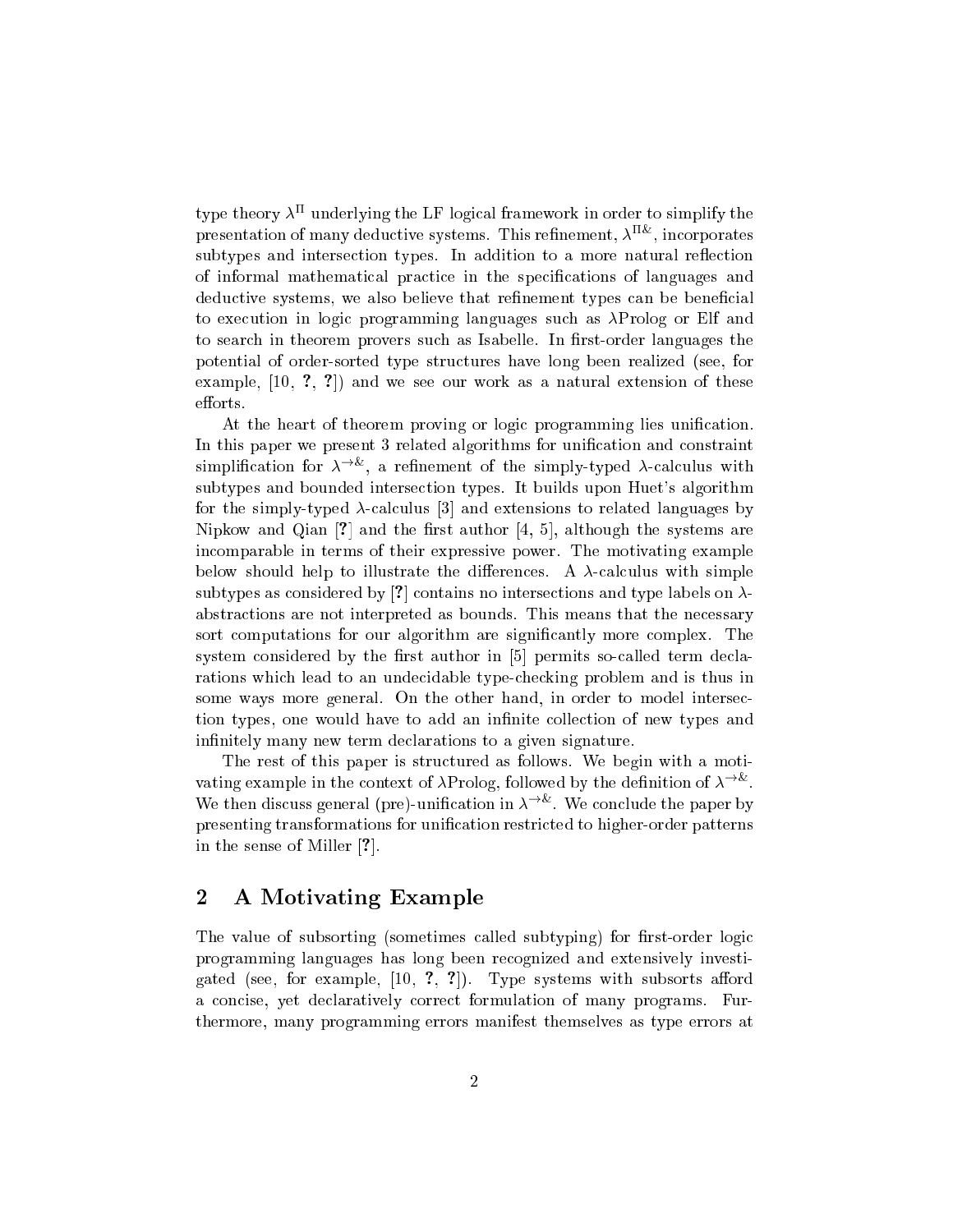compile-time. Current higher-order logic programming languages with a term language including  $\lambda$ -abstractions (such as  $\lambda$ Prolog or Elf) are based on simple, polymorphic, or dependent type disciplines, but do not incorporate a notion of subtyping. This can be traced in part to a lack of a uniform and accurate type system that combines function types (which classify  $\lambda$ abstra
tions) with subtyping. As a motivating example we onsider the classification of legal goals and programs in  $\lambda$ Prolog. We begin with the language of formulae.

Simple Types 
$$
A ::= a | o | A_1 \rightarrow A_2
$$
  
Formulae  $F ::= At | F_1 \wedge F_2 | F_1 \supset F_2 | F_1 \vee F_2 | \forall x: A.F | \exists x: A.F$ 

Here  $\sigma$  is the distinguished type for formulae and  $\sigma$  stands for explicitly declared type constants. An atom At has the normal form  $h M_1 \ldots M_n$  for a variable or non-logical constant  $h$ , where the type of the whole expression must be *o*. Programs and goals must be restricted in order to guarantee that the *uniform proof property* is satisfied for the resulting logic and goaldirected search will be complete. The restriction we show here is to higherorder hereditary Harrop formulae [6]. The notation  $At_r$  stands for rigid atoms, that is, atoms whose head must be a onstant.

*Programs* 
$$
D ::= At_r | D_1 \wedge D_2 | G \supset D | \forall x: A.D
$$
  
*Goals*  $G ::= At | G_1 \wedge G_2 | G_1 \vee G_2 | D \supset G | \exists x: A.G | \forall x: A.G$ 

There is one further restriction: subterms of  $At_r$  may not contain implications. If this restriction were relaxed, then for constants q and r of type  $\sigma$ and p of type  $o \to o$ , the goal  $p G \wedge G$  has a proof given the program

$$
p((q \lor r) \supset (r \lor q)),
$$

but it has no uniform proof. The difficulty is that the subterm  $(q\vee r) \supset (r\vee q)$ is not a legal goal, but be
omes a goal after the instantiation of the variable G. Unfortunately this restri
tion also rules out programs su
h as metainterpreters whi
h annot lead to a failure of the uniform proof property. In order to circumvent this problem, we would like to distinguish legal goals  $g$ and legal programs  $d$  as refinements of the type  $o$  of formulae. This leads to the following refinement declarations

$$
\begin{array}{c}g \ :: \ o \\ d \ :: \ o \end{array}
$$

But what then is the type of conjunction, for example? For one, it maps two goals to a goal, but is also maps two programs to a program. Of ourse, it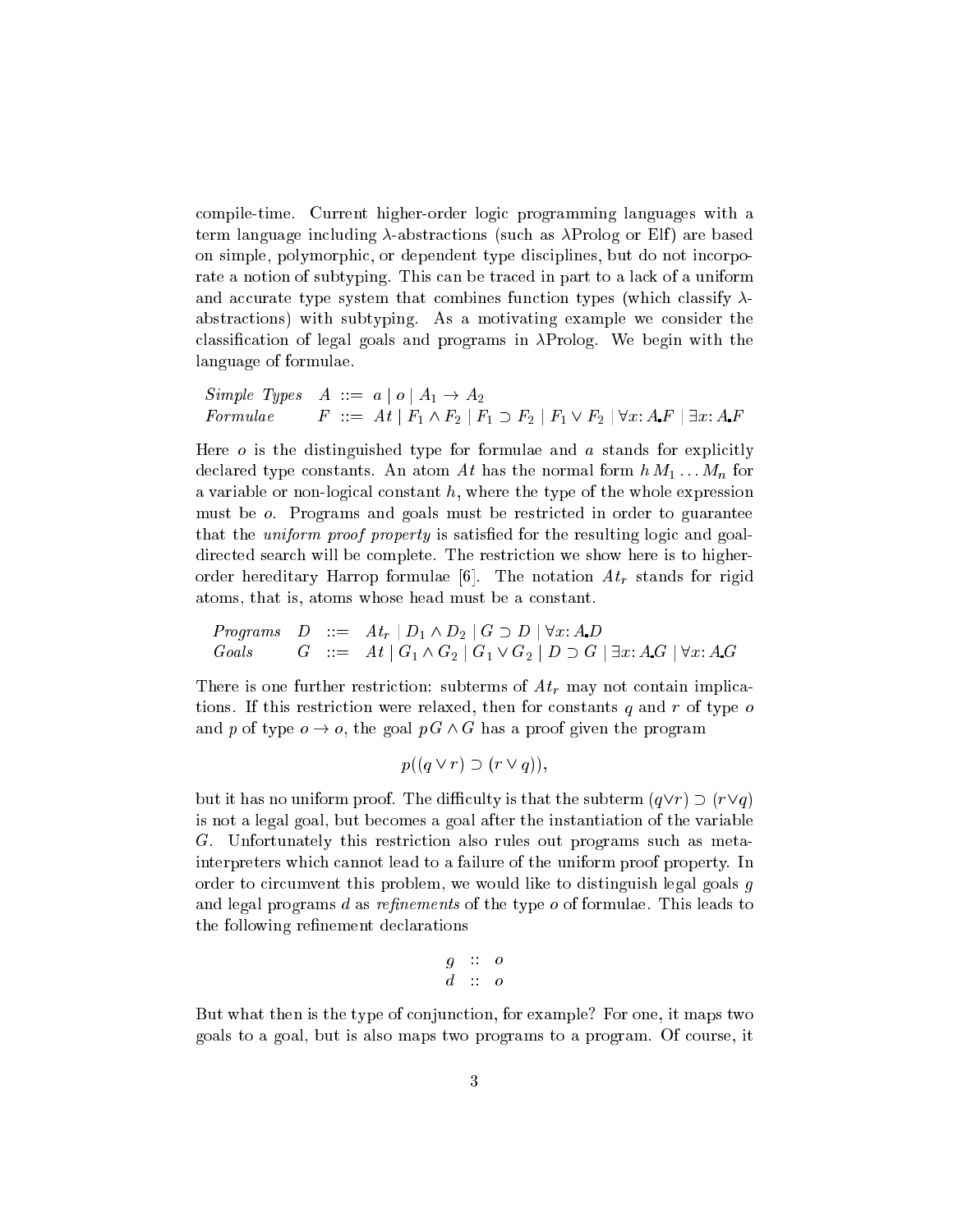also still maps two arbitrary formulae to a formula. Similar considerations apply to impli
ation and we have

|  | $\wedge$ : $o \rightarrow o \rightarrow o$ | $\supset$ : $0 \to 0 \to 0$ |
|--|--------------------------------------------|-----------------------------|
|  | $\wedge$ : $g \rightarrow g \rightarrow g$ | $\supset$ : $d \to g \to g$ |
|  | $\wedge$ : $d \rightarrow d \rightarrow d$ | $\supset$ : $q \to d \to d$ |

The de
larations for the remaining logi
al onstants an now easily be added; we omit them here for the sake of brevity. Multiple typings are not limited to constants: the function  $\lambda x: \alpha \lambda y: \alpha y \wedge x$ , for example, should intuitively have precisely the same types as  $\wedge$ . In order to see this consider the result of applying this function to two goals  $G_1$  and  $G_2$ : the result will always be a goal (namely  $G_2 \wedge G_1$ ). But this fact cannot be expressed in a system of simple subtypes (such as the one considered in  $[?]$ ): we need to add intersection types, written as  $A_1 \& A_2$ . With the system we propose below we an infer, for example,

$$
(\lambda x: o.\lambda y: o.y \wedge x) : (o \to o \to o) \& (g \to g \to g) \& (d \to d \to d)
$$
  

$$
(\lambda x: o.\lambda y: o.y \supset x) : (o \to o \to o) \& (g \to d \to g) \& (d \to g \to d)
$$

In contrast to other calculi, the type labels on  $\lambda$ -abstractions here must be onsidered as bounds on the sorts of possible instantiations of the variable. Thus, in order to type-check a  $\lambda$ -expression  $\lambda x$ : A.M we must analyze M for every subtype of A. In order to guarantee that this pro
ess remains finitary and principal types exist, we distinguish between *proper types* and sorts. Proper types (such as o in our example) divide terms into disjoint collections. Sorts (such as  $g$  and  $d$ ) refine the type structure by classifying terms (which must already possess the same proper type) more accurately than is possible with proper types alone. We thus refer to this type system as a system of *refinement types*. Note that sorts may not necessarily be disjoint. For example, every (rigid) atom is both a legal goal and a legal program. Thus a new predicate *pred* on integers should be declared with

$$
pred : int \rightarrow (g \& d)
$$

or we ould add another sort a of atoms and de
lare it a subsort of both d and  $q$ :

a :: o a g a d pred : int ! a

With this type structure, we can now safely program with higher-order predicates without undue restrictions. The counterexample above now fails, since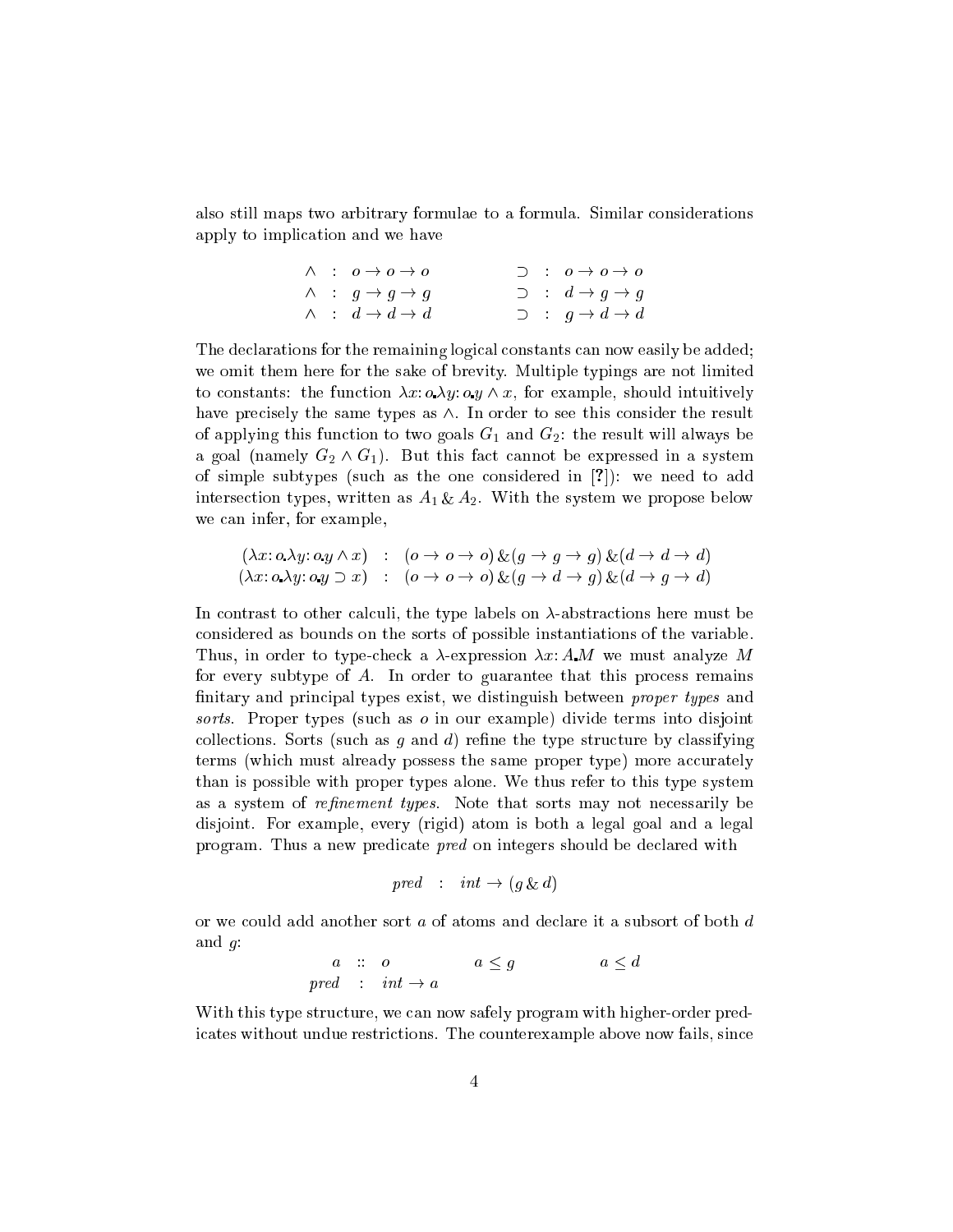G is a variable of sort g and the argument  $(q \vee r) \supset (r \vee q)$  does not have sort g (only type  $o$ ). On the other hand, safe usage in a meta-interpreter su
h as

$$
\forall D: d\ \forall G: g.(hyp(D) \supset solve(G)) \supset solve(D \supset G)
$$

is permitted if we have the typings  $solve: g \rightarrow g$  and  $hyp: d \rightarrow d$ .

We have many other examples where refinement types are beneficial in higher-order logic programming. For example, in the higher-order representation of natural deductions [1] one can distinguish normal forms as a refinement of arbitrary derivations instead of explicitly encoding two different representations. In the implementation of functional languages [?] refinement types can distinguish values from arbitrary expressions instead of leaving this distinction implicit. The interested reader is referred to [?] for further examples and dis
ussion.

# 3 Basic Definitions

The syntax of  $\lambda$  . Is that of the simply-typed  $\lambda$ -calculus augmented with the intersection operator  $\mathbf{u}_t$  are  $\mathbf{u}_t$  post the main the main the main  $\mathbf{u}_t$ on
erns signatures, where we drop the restri
tion that ea
h onstant be declared at most once. We furthermore add *refinement declarations*  $a_1$ :  $a_2$ which declares sort  $a_1$  as a refinement of type  $a_2$  and subsort declarations  $a_1 \leq a_2$  which declares that  $a_1$  is a subsort of  $a_2$ . The inference rules for valid signatures guarantee ertain onsisten
y properties between multiple de
larations.

| Types      | A        | ::= | $a \mid A_1 \rightarrow A_2 \mid A_1 \& A_2$                                                            |
|------------|----------|-----|---------------------------------------------------------------------------------------------------------|
| Objects    | $M$      | ::= | $c \mid x \mid \lambda x: A.M \mid M_1 M_2$                                                             |
| Contents   | $\Gamma$ | ::= | $\cdot \mid \Gamma, x: A$                                                                               |
| Signatures | $\Sigma$ | ::= | $\cdot \mid \Sigma, a: \text{Type} \mid \Sigma, c: A \mid \Sigma, a_1 :: a_2 \mid \Sigma, a_1 \leq a_2$ |

We use  $a$  and  $b$  to range over type constants,  $c$  to range over object constants, and  $x$ ,  $y$ , and  $z$  to range over object variables. We also restrict contexts so that each variable is declared at most once. Since we also identify  $\alpha$ onvertible terms, this does not essentially restri
t the inferen
e rules below.  $\mathcal{L}$  , and intersection of  $\mathcal{L}$  and  $\mathcal{L}$  are intersection of  $\mathcal{L}$  and  $\mathcal{L}$  and  $\mathcal{L}$  and  $\mathcal{L}$  and  $\mathcal{L}$ onjun
ts.

Our system is more restri
tive than ustomary formulations of intersection types (see, for example,  $[?, ?, ?]$ ). The validity judgments below introdu
e a distin
tion between proper types and sorts. Proper types behave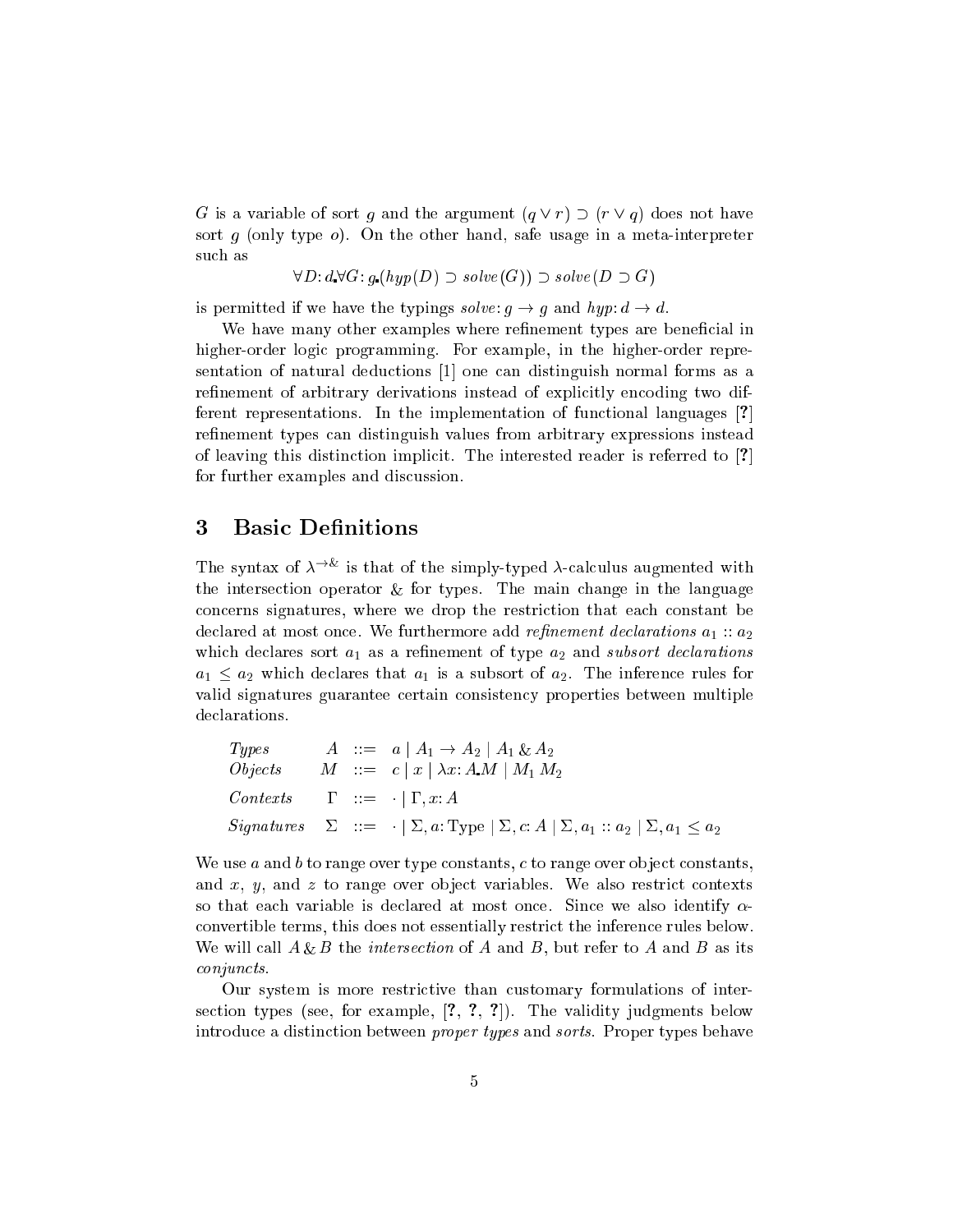essentially like simple types and do not contain intersections. Sorts further refine proper types by enabling a more precise classification of terms, but sorts can only be intersected or compared if they refine the same proper type. In the context of a functional language as in  $[2]$ , this leads to a decidable type inference problem. Here we are more concerned with the fact that the adequa
y of representations in the logi
al framework is preserved. For this it is vital that we do not extend the language of  $\lambda$ -terms, but only the language of types that classify them. Thus the type labels in  $\lambda$ -abstractions are restricted to proper types. For type-checking, a type label  $A$  acts as a bound and the body of the  $\lambda$ -term is analyzed for each sort B that refines A. By the restrictions sketched above only finitely many such sorts  $B$  exist up to a simple syntactic equivalence. For further discussion and some examples the interested reader is referred to  $[?]$ .

#### 3.1 Judgments

The validity judgments have the following form. Here, Type is a special token to allow a uniform presentation of the validity judgments for types and objects.

| $\vdash \Sigma$ Sig               | $\Sigma$ is a valid signature |
|-----------------------------------|-------------------------------|
| $\vdash$ $\Gamma$ Ctx             | $\Gamma$ is a valid context   |
| $\vdash_{\Sigma} A:\mathrm{Type}$ | A is a valid type             |
| $\Gamma \vdash_{\Sigma} M:A$      | M is a valid object of type A |

We also need some auxiliary judgments. In particular,

| $\vdash_{\Sigma} A :: B$   | $A$ refines $B$     |
|----------------------------|---------------------|
| $\vdash_{\Sigma} A \leq B$ | A is a subsort of B |

We begin with the *refinement judgment* for types.

$$
\frac{1}{\zeta_2 A_1 :: B_1 \to A_2 :: B_1 \to B_2} \qquad \frac{1}{\zeta_2 A_1 :: B \to A_2 :: B}
$$
\n
$$
\frac{a: \text{Type in } \Sigma}{\zeta_2 a :: a} \qquad \frac{a :: a' \text{ in } \Sigma}{\zeta_2 a :: a'}
$$

Note that the refinement relation is neither transitive nor reflexive. The conditions on valid signatures will guarantee that exactly one of the last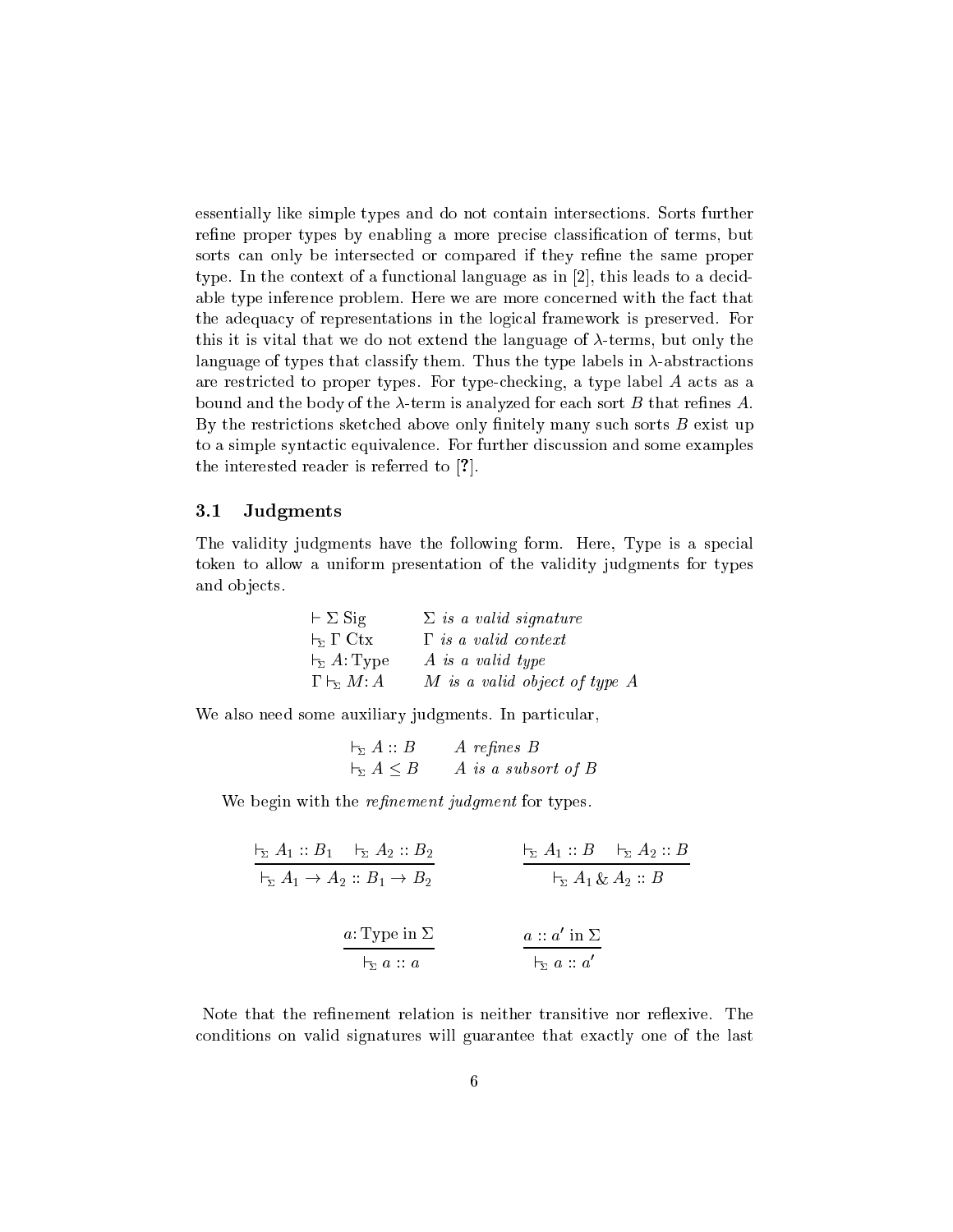two rules is applicable for any declared constant, and the second only for a unique  $a'$ . This implies that in a valid signature  $\Sigma$  for a given A there exists at most one B such that  $\vdash_{\Sigma} A :: B$ . We call a type A such that  $\vdash_{\Sigma} A :: A$  a proper type.

The next set of rules defines the *valid signatures*.

$$
\frac{\vdash \Sigma \text{ Sig} \quad a \text{ not declared in } \Sigma}{\vdash \Sigma, a: \text{Type Sig}}
$$
\n
$$
\frac{\vdash \Sigma \text{ Sig} \quad \vdash_{\Sigma} A: \text{Type } \vdash_{\Sigma} A :: A' \quad \vdash_{\Sigma} A_i :: A' \text{ for every } c: A_i \text{ in } \Sigma}{\vdash \Sigma, c: A \text{ Sig}}
$$
\n
$$
\frac{\vdash \Sigma \text{ Sig} \quad a_2: \text{Type in } \Sigma \quad a_1 \text{ not declared in } \Sigma}{\vdash \Sigma, a_1 :: a_2 \text{ Sig}}
$$
\n
$$
\vdash \Sigma \text{ Sig} \quad a_1 :: a_3 \text{ in } \Sigma \quad a_2 :: a_3 \text{ in } \Sigma
$$

$$
\vdash \Sigma, a_1 \leq a_2 \text{ Sig}
$$

The rule  $(1)$  for constant declarations enforces that in a valid signature, all types  $A_i$  declared for a given constant c refine the same proper type  $A'$ . Valid contexts are straightforward, just as in the simply-typed  $\lambda$ -calculus.

$$
\frac{1_{\Sigma} \Gamma \mathrm{C} \mathrm{t} \mathrm{x}}{1_{\Sigma} \Gamma \mathrm{C} \mathrm{t} \mathrm{x}} \qquad \frac{1_{\Sigma} \Gamma \mathrm{C} \mathrm{t} \mathrm{x}}{1_{\Sigma} \Gamma, x : A \mathrm{C} \mathrm{t} \mathrm{x}}
$$

The rules for *valid types* enforce that all type constants are declared and that sorts can only be intersected if they refine a common proper type.

$$
\frac{a: \text{Type in } \Sigma}{\vdash_{\Sigma} a: \text{Type}} \qquad \frac{a::b \text{ in } \Sigma}{\vdash_{\Sigma} a: \text{Type}} \qquad \frac{\vdash_{\Sigma} A_1: \text{Type} \qquad \vdash_{\Sigma} A_2: \text{Type}}{\vdash_{\Sigma} A_1 \rightarrow A_2: \text{Type}}
$$
\n
$$
\frac{\vdash_{\Sigma} A_1: \text{Type} \qquad \vdash_{\Sigma} A_2: \text{Type} \qquad \vdash_{\Sigma} A_1::B \qquad \vdash_{\Sigma} A_2::B}{\vdash_{\Sigma} A_1 \& A_2: \text{Type}}
$$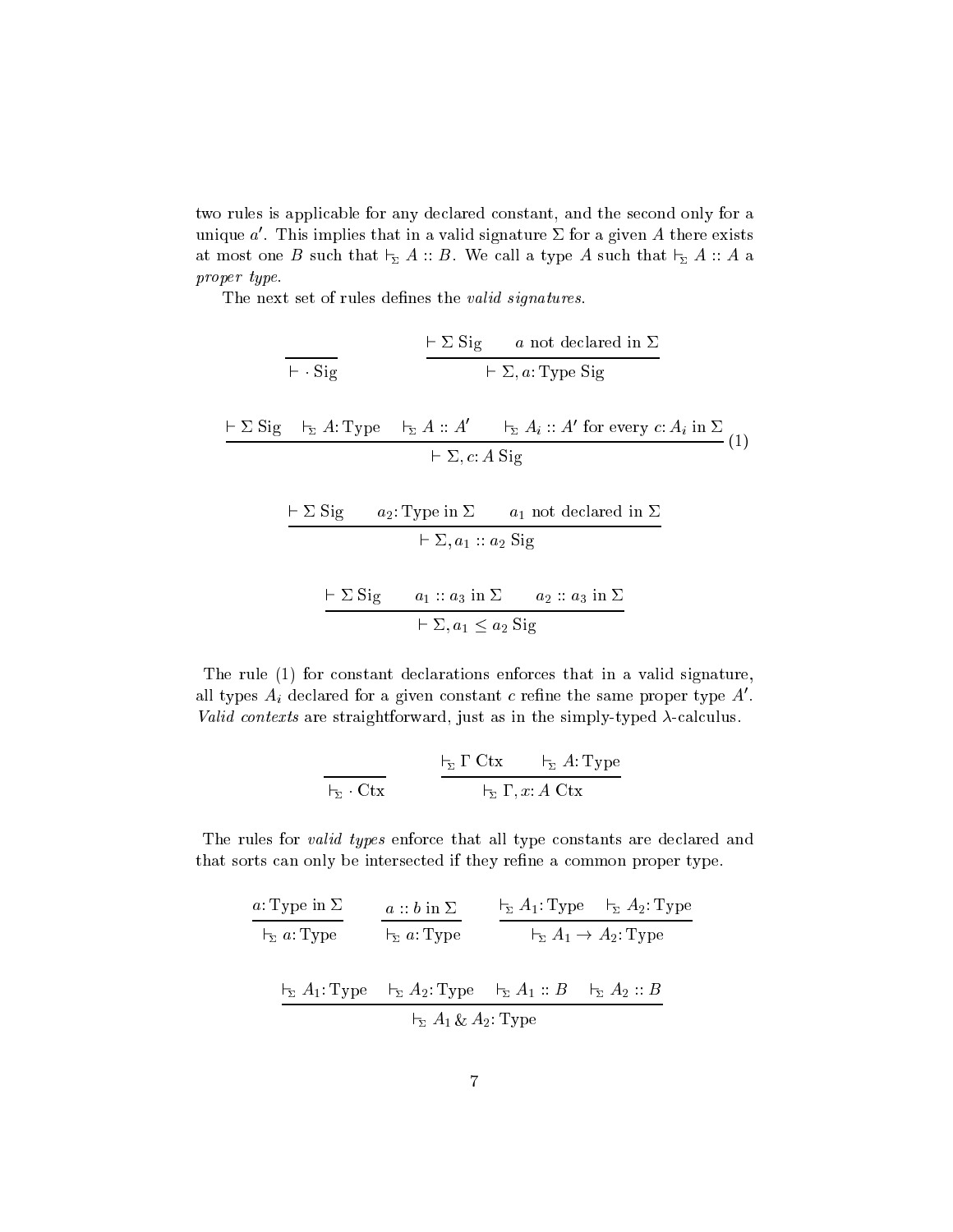Subsorting is contravariant in the domain sort, as expected. The rules guarantee that we can only compare sorts that refine a common proper type.

$$
\frac{a \le b \text{ in } \Sigma}{\vdash_{\Sigma} a \le b} \qquad \frac{\vdash_{\Sigma} A_1 :: B \quad \vdash_{\Sigma} A_2 :: B}{\vdash_{\Sigma} A_1 \& A_2 \le A_1} \qquad \frac{\vdash_{\Sigma} A_1 :: B \quad \vdash_{\Sigma} A_2 :: B}{\vdash_{\Sigma} A_1 \& A_2 \le A_2}
$$
\n
$$
\frac{\vdash_{\Sigma} A \le B_1 \quad \vdash_{\Sigma} A \le B_2}{\vdash_{\Sigma} A \le B_1 \& B_2} \qquad \frac{\vdash_{\Sigma} A \rightarrow B_1 :: C \quad \vdash_{\Sigma} A \rightarrow B_2 :: C}{\vdash_{\Sigma} (A \rightarrow B_1) \& (A \rightarrow B_2) \le A \rightarrow (B_1 \& B_2)}
$$
\n
$$
\frac{\vdash_{\Sigma} B_1 \le A_1 \quad \vdash_{\Sigma} A_2 \le B_2}{\vdash_{\Sigma} A_1 \rightarrow A_2 \le B_1 \rightarrow B_2}
$$
\n
$$
\frac{\vdash_{\Sigma} A :: B}{\vdash_{\Sigma} A \le B} \qquad \frac{\vdash_{\Sigma} A \le B \quad \vdash_{\Sigma} B \le C}{\vdash_{\Sigma} A \le A}
$$

We introduce a partial equivalence relation  $\sim$  on types by defining  $\vdash_{\Sigma} A \sim B$ as an abbreviation for  $\vdash_{\Sigma} A \leq B$  and  $\vdash_{\Sigma} B \leq A$ . It is easy to verify that (with respect to a valid signature) any proper type has only finitely many refinements up to  $\sim$  equivalence.

Lemma 3.1 (Basic Properties of Sorts) We implicitly assume that both sides of each of the equivalences below refine the same type.

(i) 
$$
A \& B \sim B \& A
$$
, (ii)  $A \& (B \& C) \sim (A \& B) \& C$ ,  
(iii)  $A \& A \sim A$ , (iv)  $(A \rightarrow B) \& (A \rightarrow C) \sim A \rightarrow B \& C$ .

In the rules for *valid objects* we see that the type label of a  $\lambda$ -abstraction must be a proper type and that the body of the  $\lambda$ -expression may be analyzed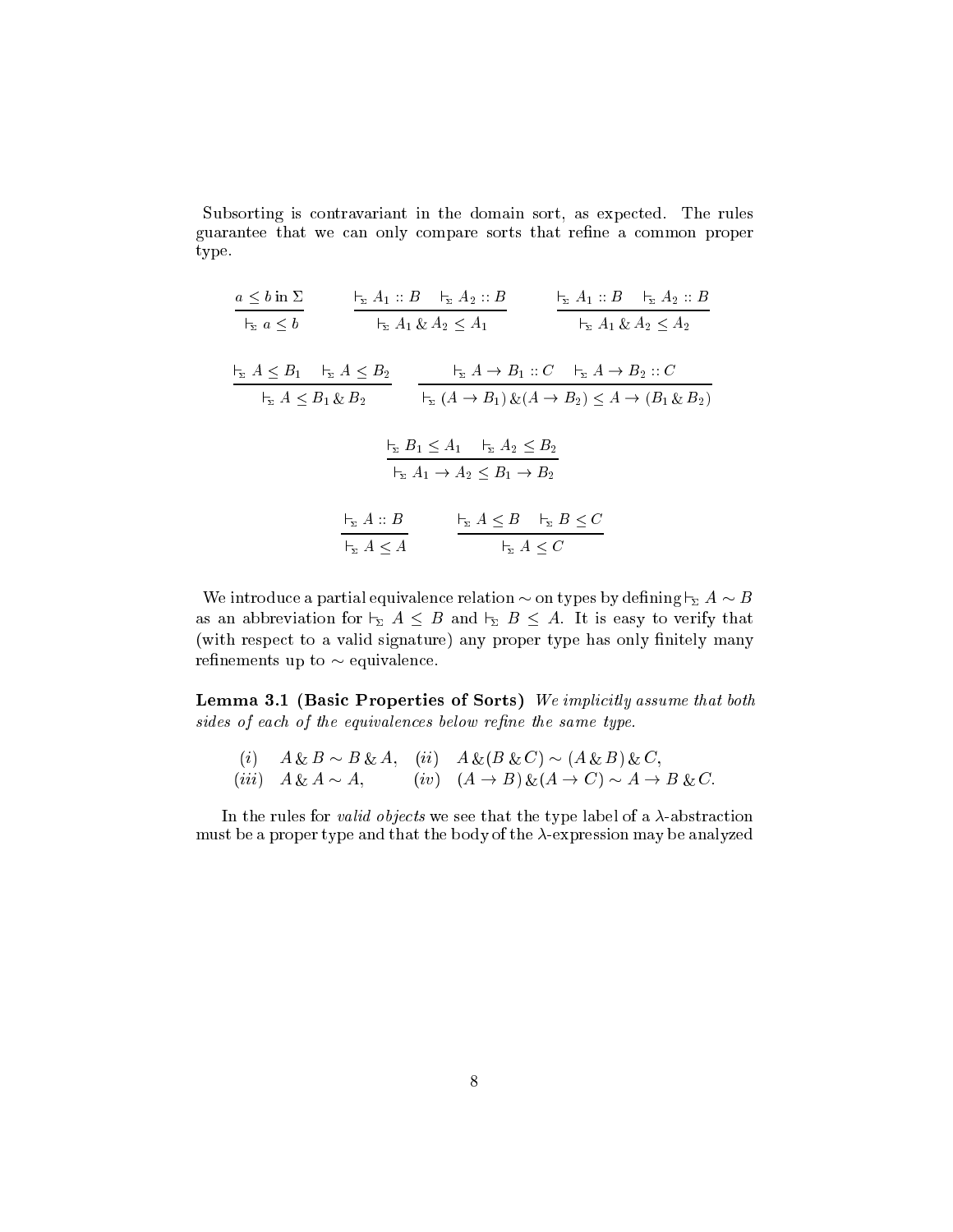for every sort which refines this type.

$$
\frac{x: A \text{ in } \Gamma}{\Gamma \vdash_{\Sigma} x:A} \qquad \frac{c: A \text{ in } \Sigma}{\Gamma \vdash_{\Sigma} c:A}
$$
\n
$$
\frac{\Gamma \vdash_{\Sigma} M: A_1 \quad \Gamma \vdash_{\Sigma} M: A_2}{\Gamma \vdash_{\Sigma} M: A_1 \& A_2} \qquad \frac{\Gamma \vdash_{\Sigma} M: A \quad \vdash_{\Sigma} A \leq B}{\Gamma \vdash_{\Sigma} M: B}
$$
\n
$$
\frac{\Gamma \vdash_{\Sigma} M: A_1 \vdash_{\Sigma} A_2}{\Gamma \vdash_{\Sigma} M_1 M_2: A_1} \qquad \frac{\vdash_{\Sigma} B:: A \quad \Gamma, x: B \vdash_{\Sigma} M: C}{\Gamma \vdash_{\Sigma} \lambda x: A.M: B \to C}
$$

## 3.2 Algorithmi Judgments

The judgments given above are de
larative and it is not immediately obvious, for example, if the subsorting or typing judgments are de
idable. Following Pierce [?], we formulate new versions of these judgments which directly embody an algorithm for de
iding subsorting and synthesizing a minimal type for an object.

We start with the algorithmic version of the subtype judgment,  $\vdash_{\Sigma} A \sqsubseteq$ B. It requires an auxiliary operator  $\bullet$  on types that is used to uncurry function types.

$$
\frac{a \le a' \text{ in } \Sigma \quad \frac{\Box}{\Box a} \le b}{\Box a \subseteq b}
$$
\n
$$
\frac{\Box}{\Box a} \le A_1 \subseteq B \to a
$$
\n
$$
\frac{\Box}{\Box a} A_1 \& A_2 \subseteq B \to a
$$
\n
$$
\frac{\Box}{\Box a} A_1 \& A_2 \subseteq B \to a
$$
\n
$$
\frac{\Box}{\Box a} A_1 \& A_2 \subseteq B \to a
$$
\n
$$
\frac{\Box}{\Box a} A_1 \& A_2 \subseteq B \to a
$$
\n
$$
\frac{\Box}{\Box a} A_1 \& A_2 \subseteq B \to a
$$
\n
$$
\frac{\Box}{\Box a} A_1 \& A_2 \subseteq B \to a
$$
\n
$$
\frac{\Box}{\Box a} A_1 \& A_2 \subseteq B_2 \to a
$$
\n
$$
\frac{\Box}{\Box a} A_1 \rightarrow A_2 \subseteq B_1 \bullet B_2 \to a
$$
\n
$$
\frac{\Box}{\Box a} A \subseteq B \to C_1 \quad \frac{\Box}{\Box a} A \subseteq B \to C_2
$$
\n
$$
\frac{\Box}{\Box a} A \subseteq B \to C_1 \& C_2
$$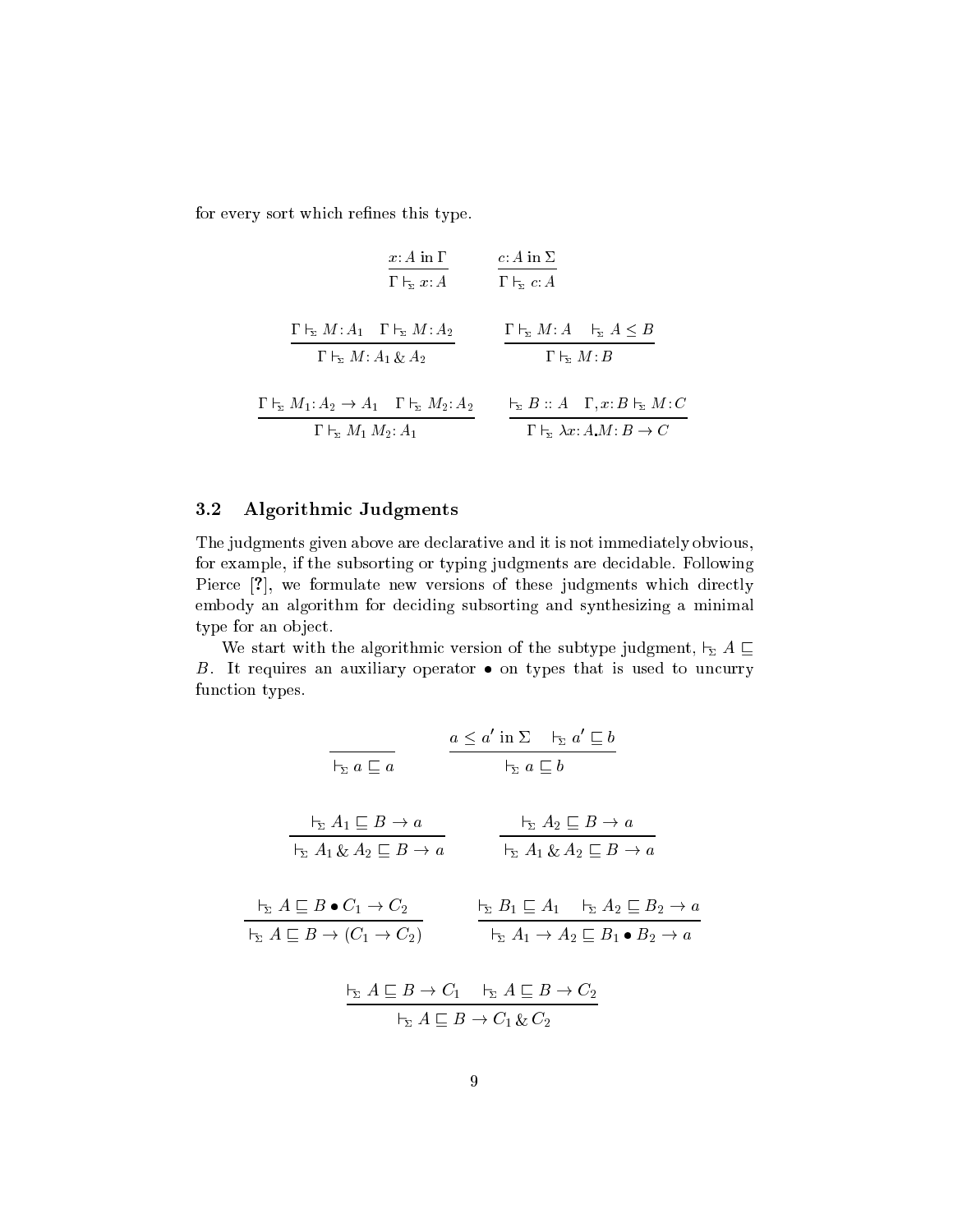**Theorem 3.2** The judgment  $\vdash_{\Sigma} A \subseteq B$  is effectively decidable. Furthermore, if A and B are types not containing the  $\bullet$  operator such that  $\vdash_{\Sigma} A :: C$ and  $\vdash_{\Sigma} B :: C$  for some C, then  $\vdash_{\Sigma} A \leq B$ , iff  $\vdash_{\Sigma} A \sqsubseteq B$ .

**Proof:** By an interpretation into Pierce's system [?].

#### $\Box$

The second judgment expresses that M has *minimal* type  $A$ , written as  $\Gamma \vdash_{\Sigma} M \in A$ . For the purposes of this system and the remainder of the paper, it is onvenient to treat interse
tion as an operator on multiple arguments and occasionally a set of arguments. This is admissible in view of the basic properties of  $\alpha$ , (see the second stationary).

$$
\frac{x: A \text{ in } \Gamma}{\Gamma \vdash_{\Sigma} x \in A} \qquad \frac{\Gamma \vdash_{\Sigma} c \in \& \{A | c: A \text{ in } \Sigma\}}{\Gamma \vdash_{\Sigma} M_1 \in \underbrace{\&}_{i} (B_i \to C_i) \quad \Gamma \vdash_{\Sigma} M_2 \in A}{\Gamma \vdash_{\Sigma} M_1 M_2 \in \& \{C_i | \vdash_{\Sigma} A \sqsubseteq B_i\}}
$$

$$
\Gamma \vdash_{\Sigma} \lambda x : A.M \in \mathcal{L}\{B \to C | \vdash_{\Sigma} B :: A ; \Gamma, x : B \vdash_{\Sigma} M \in C\}
$$

The intersection operator applied to an empty set is undefined. The last rule could lead to an infinite intersection, but there are only finitely many refinements of a proper type up to  $\sim$ . Thus only finitely many conjuncts contribute to the intersection and we can operationalize the rule by assuming a fixed algorithm for enumerating refinements of a proper type. This inference system is now syntax-directed, and it is therefore immediate that the judgment  $\Gamma \vdash_{\Sigma} M \in A$  is decidable.

**Theorem 3.3** Given a valid signature  $\Sigma$ , a context  $\Gamma$  valid in  $\Sigma$  and types A and B valid in  $\Sigma$ . Then  $\Gamma \vdash_{\Sigma} M: A$  iff  $\Gamma \vdash_{\Sigma} M \in B$  and  $\vdash_{\Sigma} B \leq A$ .

**Proof:** Again, via an interpretation into the system of Pierce. It is crucial for this interpretation that the number of  $\sim$ -equivalence classes of sorts refining a proper type is finite.  $\Box$ 

**Lemma 3.4** Let  $\vdash_{\Sigma} A :: A_1 \rightarrow A_2$ , then  $\Gamma \vdash_{\Sigma} M:A$ , iff  $\Gamma \vdash_{\Sigma} \lambda x:A_1 M x:A$ .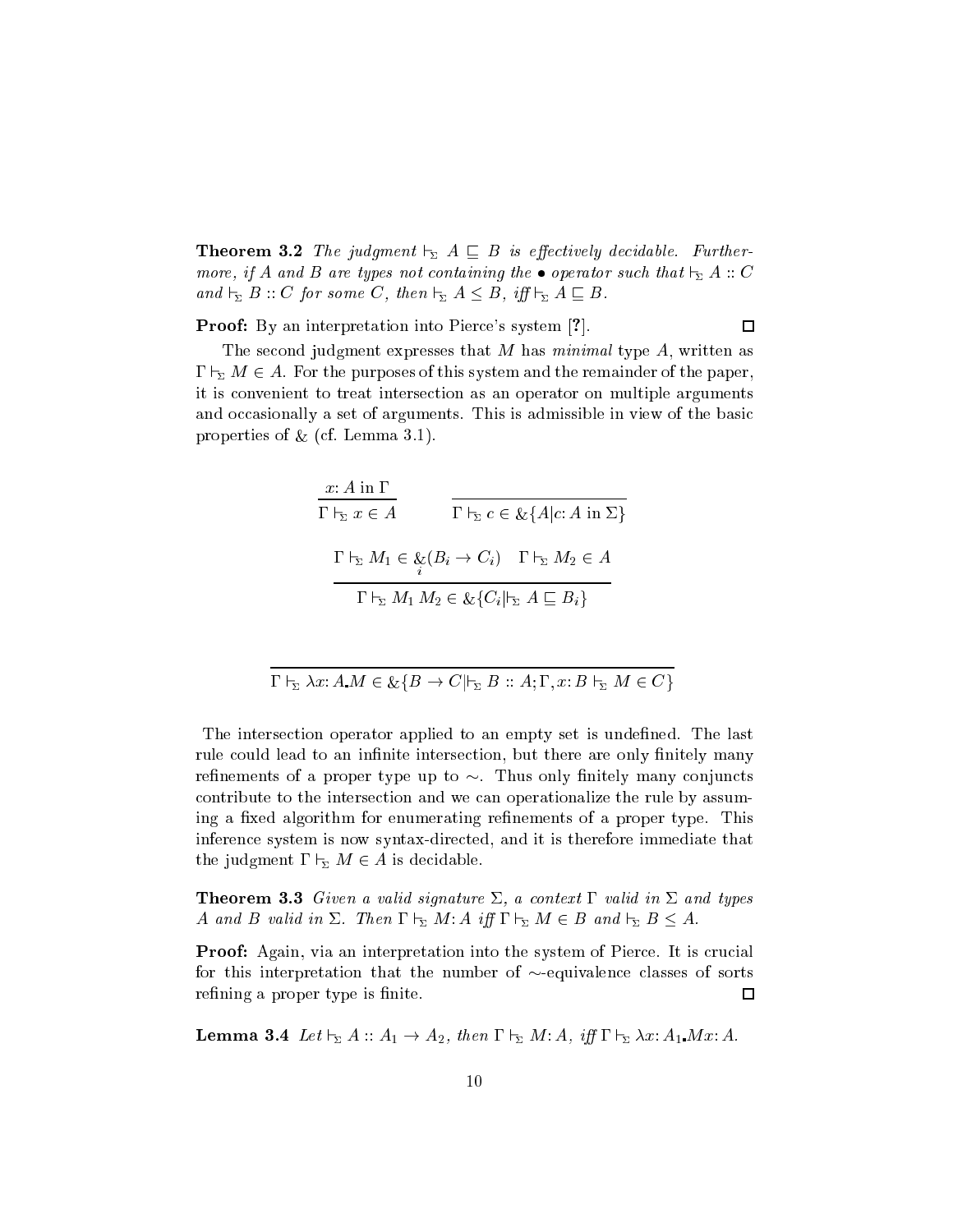Proof: Via completeness of the algorithmic judgments.

We will write  $M \equiv N$ , if M and N are convertible by  $\beta \eta$ -conversions.

 $\Box$ 

**Lemma 3.5 (Normal Form Lemma)** Let M be a term such that  $\Gamma \vdash_{\Sigma}$ M: C. Then there is a long normal form  $N = \lambda x_1 : F_1 \dots x_n : F_k \triangle N_1 \dots N_m$ , such that h is a constant or variable and  $M \equiv N$ . As usual we call h the head of M.

# 4 General Bindings and Type Constraints

The notion of a general binding is central to all higher-order unification algorithms. In contrast to the simply typed  $\lambda$ -calculus, general bindings for terms in  $\lambda$  . Therefore unique up to the choice of the new variables. Therefore we obtain additional nondeterminism in the imitation and projection steps. However, in contrast to the case with full term declarations  $[5]$ , we have that type-erasures of all general bindings are unique and the types of the new variables only depend on the types of the binding and its head. Therefore we will handle the nondeterminism by introducing type variables (which we denote by  $\alpha$ ) for the unification algorithm and delay the computation of the actual type information for the new variables into type constraints. In order to simplify the notation we write  $\overline{A}$  for the proper type B such that  $\vdash_{\Sigma} A :: B.$  We also assume in the following that all types are valid, thus  $\overline{A}$ always exists and is unique.

**Definition 4.1 (General Binding)** Let  $h$  be a constant or variable with  $\Gamma \vdash_{\Sigma} h \in A$  and  $C \sim \&_{j \leq l} C_{1j} \longrightarrow \ldots \longrightarrow C_{kj} \longrightarrow D_j$  a sort. Then the general binding  $G$  of type  $C$  with the head  $h$  is the term

$$
G = \lambda x_1 \cdot \overline{C_{1j}} \dots \lambda x_k \cdot \overline{C_{kj}} \, h[y_1 x_1 \dots x_k] \dots [y_n x_1 \dots x_k]
$$

where  $y_i: \&_{j \leq l} C_{1j} \longrightarrow \ldots \longrightarrow C_{kj} \longrightarrow \alpha_i^j$  and the  $\{\alpha_i^j | 1 \leq i \leq n\}$  are solutions of the type constraint  $\mathcal{SC}_C^h$  defined below. As Lemma 4.3 will show,  $G$  is a most general term with head  $h$  and sort  $C$ .

If h is a constant or a free variable we write the general binding as  $\mathcal{G}_{C}^{h}$ and call it a *general imitation binding*. If h is the bound variable  $x_i$ , then we write  $\mathcal{G}_{C}^{i}$  and call it the *general i-projection binding*. In this case we write the type constraint as  $\mathcal{SC}_{C}^{i}$ .

In order for  $\Gamma \vdash_\Sigma \mathcal{G}_C^h\colon C$  to hold we have to guarantee that for all  $1 \leq j \leq l$ 

$$
\Gamma, x_1: C_{1j}, \ldots, x_k: C_{kj} \vdash_{\Sigma} h[y_1x_1 \ldots x_k] \ldots [y_nx_1 \ldots x_k]: D_j.
$$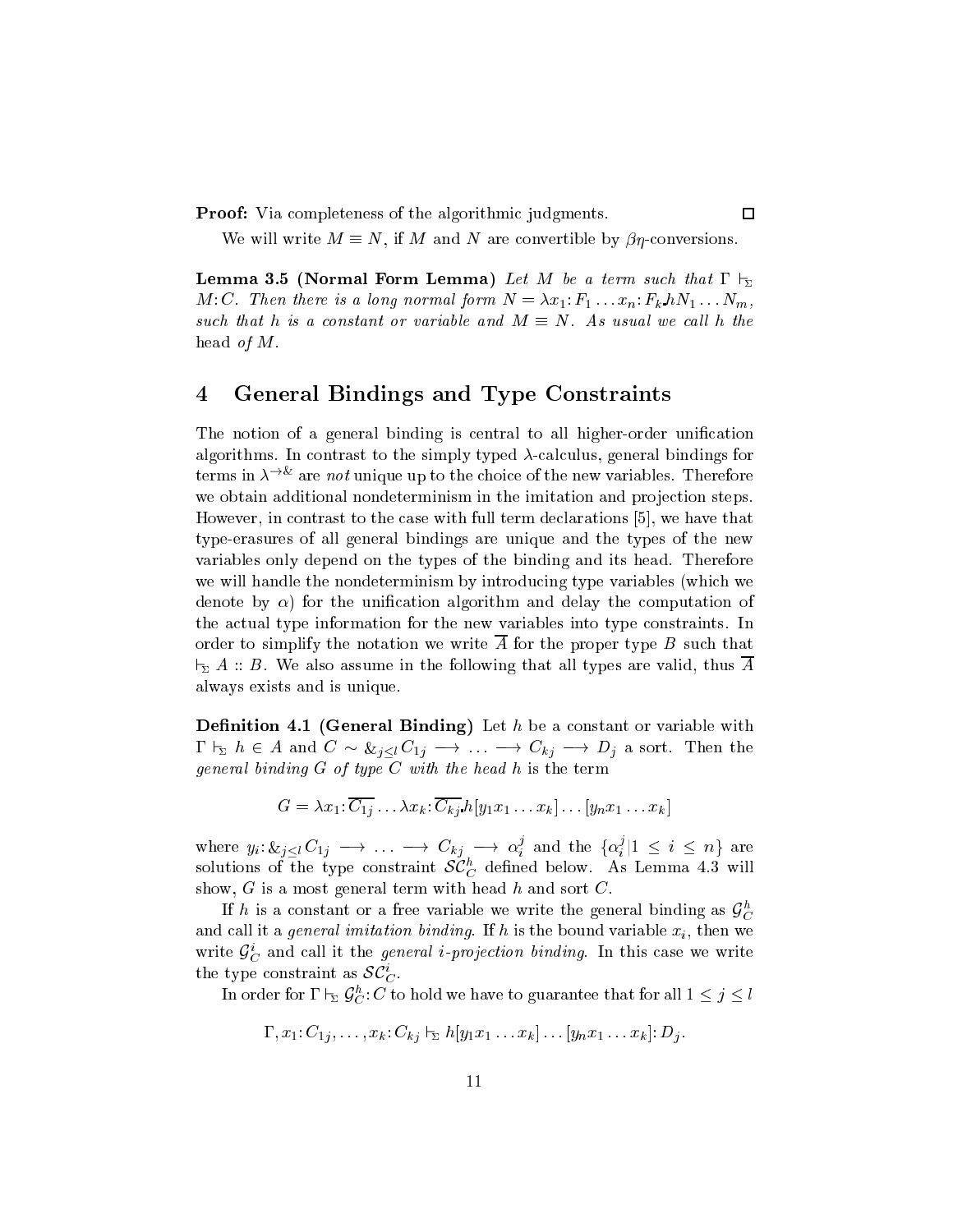This in turn requires that h at least map the  $\alpha_i^j$  into  $D_j$ . These considerations together with the co- and contravariance of  $\leq$  explain the type onstraints

$$
\begin{array}{rcl}\n\mathcal{SC}_C^h &=& A \leq \&_{1 \leq j \leq l} \alpha_1^j \longrightarrow \dots \longrightarrow \alpha_n^j \longrightarrow D_j, \\
\mathcal{SC}_C^i &=& \bigwedge_{1 \leq j \leq l} C_{ij} \leq \alpha_1^j \longrightarrow \dots \longrightarrow \alpha_n^j \longrightarrow D_j\n\end{array}
$$

**Definition 4.2** We will call a substitution  $\sigma = [M_1/x_1, \ldots, M_n/x_n]$  welltyped in a context  $\Gamma$ , iff  $\Gamma \vdash_{\Sigma} x_i: A_i$  implies  $\Gamma \vdash_{\Sigma} M_i: A_i$ . Let W be a set of variables. Then we write  $\sigma = \theta[W]$  if for all  $x \in W$ ,  $\sigma(x) = \theta(x)$ , and  $\sigma \leq \theta[W]$  if there exists a well-typed substitution  $\rho$  such that  $\rho \circ \sigma = \theta[W]$ .

**Lemma 4.3 (General Binding Lemma)** If  $\Gamma \vdash M:C$  and the head of M is h, then there exists a general binding G of type C with the head h and a well-typed substitution  $\theta$ , such that  $\theta(G) \equiv M$ .

**Proof:** By lemma 3.5 we can assume M to be in normal form, that is, M has the form  $\lambda x_1$ :  $F_1 \ldots \lambda x_k$ :  $F_k h N_1 \ldots N_n$ . We only treat the case where h is not a bound variable — the other case is similar. Let  $C = \mathcal{L}_i \ltimes_i C_{1j} \longrightarrow \dots \longrightarrow$  $C_{kj} \longrightarrow D_j$  and  $\Gamma \vdash_{\Sigma} M:C$ . Then  $\Gamma, x_1: C_{1j}, \ldots, x_k: C_{kj} \vdash hN_1 \ldots N_n: D_j$ for all  $1 \leq j \leq l$ .

Now let  $A = \&_{j \leq m} A_{1j} \to \dots \to A_{nj} \to B_j$  and  $\Gamma \vdash_{\Sigma} h \in A$ . Thus, since  $hN_1 \ldots N_n$  is well-typed and of type  $D_j$ , there is a  $k \leq m$ , such that  $\vdash_{\Sigma} B_k \sqsubseteq$  $D_j$  and there are types  $F_i^j$ , such that  $\Gamma \vdash_{\Sigma} N_i \in F_i^j$  and  $\vdash_{\Sigma} F_i^j \sqsubseteq A_{jk}$ . We can easily verify that  $\Gamma\vdash_\Sigma A_{1k}\to\ldots\to A_{nk}\to B_k\sqsubseteq F_1^j\to\ldots\to F_n^j\to D_j$ for all j, so the type assignment  $[F_i^j/\alpha_i^j]$  is a solution of  $\mathcal{SC}_C^h$ .

Now let  $G$  be the general binding for the head  $h$  and the type  $C$ 

$$
G = \lambda x_1 \colon \overline{C_{1j}} \dots \lambda x_k \colon \overline{C_{kj}} \, h[y_1 x_1 \dots x_k] \dots [y_n x_1 \dots x_k]
$$

such that  $y_i\!:\&_{j\leq l}\,C_{1j}\,\longrightarrow\,\ldots\,\longrightarrow\,C_{kj}\,\longrightarrow\,\alpha_i^j.$  We note that  $\overline{C_{ij}}$  is just  $F_i$ and define  $\theta(y_r) = \lambda x_1$ :  $F_1 \ldots \lambda x_k$ :  $F_k N_r$ . Then  $\theta$  is well-typed in the context  $\Gamma$  and we furthermore have that  $\theta(G) \equiv \lambda x_1 : F_1 \dots \lambda x_k : F_k \cdot hN_1 \dots N_n$ .  $\Box$ 

**Lemma 4.4** If  $\sigma = |M/x| \cup \sigma$  when there exists a general binaing G and a  $susutuation \rho$ , such that  $\sigma = |M/X| \cup \rho \cup \sigma$   $|\text{dom}(\sigma)| = \rho \circ |\text{G}/X| \cup \sigma$   $|\text{dom}(\sigma)|$ .

 $\Box$ 

Proof sketch: Directly from Lemma 4.3.

#### Example 4.5 Let

$$
\Sigma = B: Type, T :: B, F :: B, \wedge : T \longrightarrow T \longrightarrow T, \wedge : T \longrightarrow F \longrightarrow F,
$$
  

$$
\wedge : F \longrightarrow T \longrightarrow F, \wedge : F \longrightarrow F \longrightarrow F.
$$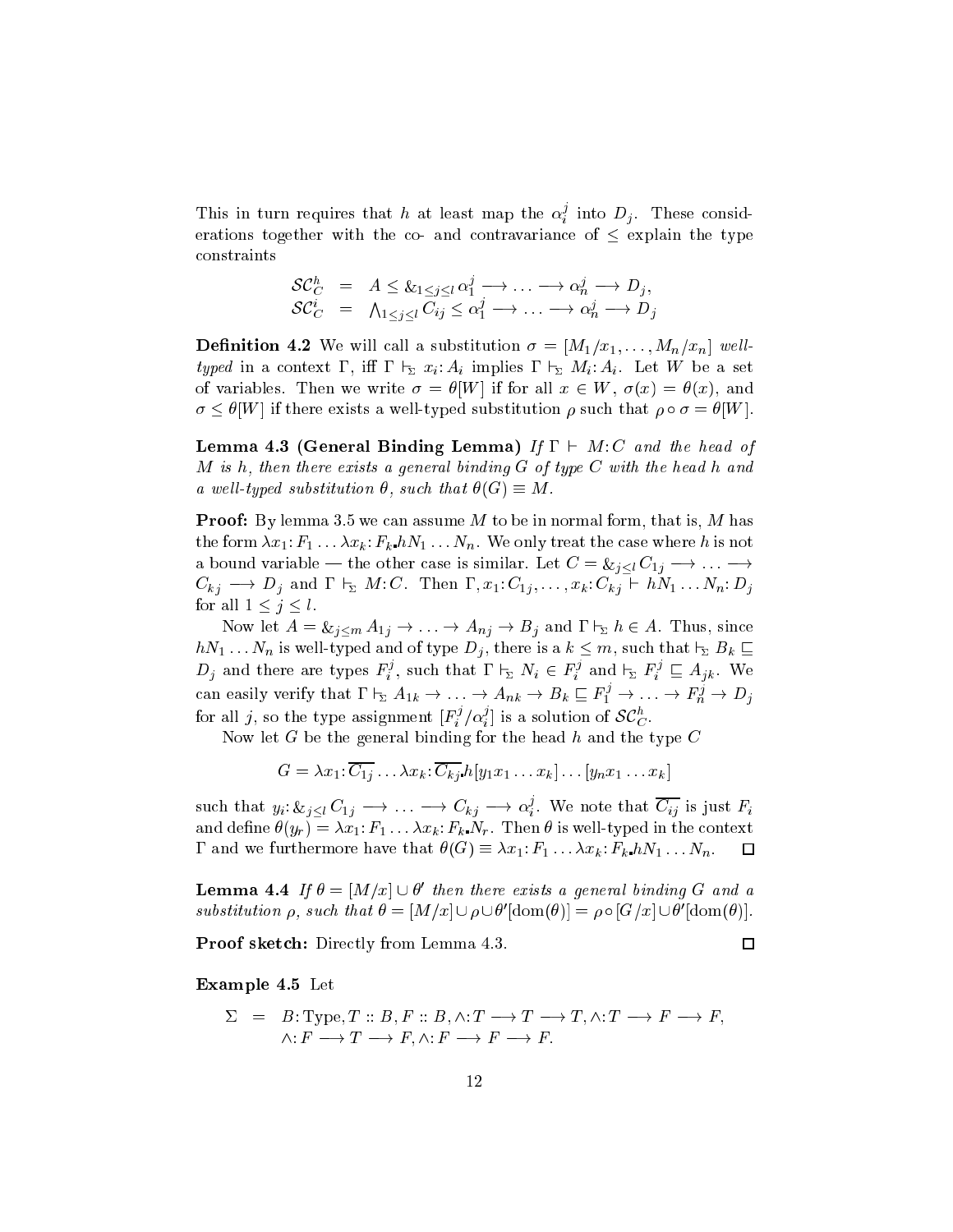Then

$$
\begin{array}{rcl}\n\mathcal{G}_{T \longrightarrow F \& F \longrightarrow T}^{A} & = & \lambda x: B \land [y_1 x][y_2 x] \\
\mathcal{SC}_{T \longrightarrow F \& F \longrightarrow T}^{A} & = & T \longrightarrow T \longrightarrow T \& T \longrightarrow F \longrightarrow F \longrightarrow F \& F \longrightarrow T \longrightarrow F \\
& \& F \longrightarrow F \longrightarrow F \leq \alpha_1^1 \longrightarrow \alpha_2^1 \longrightarrow F \& \alpha_1^2 \longrightarrow \alpha_2^2 \longrightarrow T\n\end{array}
$$

The constraints on the types of  $y_1$  and  $y_2$  have the following three solutions

$$
y_1: F \longrightarrow T \& T \longrightarrow F, \quad y_2: F \longrightarrow T \& T \longrightarrow T
$$
  

$$
y_1: F \longrightarrow T \& T \longrightarrow F, \quad y_2: F \longrightarrow T \& T \longrightarrow F
$$
  

$$
y_1: F \longrightarrow T \& T \longrightarrow T, \quad y_2: F \longrightarrow T \& T \longrightarrow F
$$

# 5 General Unification and Pre-Unification

Building upon the notion of general binding and type onstraint simpli fication we give a set of transformations for general unification and preunification, which we will prove correct and complete with the methods of  $[11]$ .

Definition 5.1 (Unification Problem) A unification problem is a formula in the language

$$
F ::= M \doteq N \mid \exists x: A.F \mid \forall u: A.F \mid \exists \alpha :: A.F \mid F_1 \land F_2 \mid \top \mid A_1 \le A_2
$$

where the types A may now contain type variables  $\alpha$ . We will call all subformulae of F of the form  $A_1 \leq A_2$  type constraints. The refinement judgment is extended in the obvious way (assuming  $\alpha$  refines A in the scope of  $\exists \alpha :: A$  and we require that for each type constraint  $A_1 \leq A_2$  there is a proper type A such that  $A_1 :: A$  and  $A_2 :: A$ .

Since we have defined type variables to range only over the (finite) set of refinements of a given type, the set of solutions of a type constraint is effectively computable by a generate-and-test approach. It is clear, however, that this is not a viable implementation strategy. A more reasonable onstraint simplifier can be derived from the algorithmic rules for subtyping. but we leave the details to a future paper.

In order to simplify the presentation of the algorithm, we assume that all unification formulae are in  $\exists \forall$ -form. Each formula is equivalent to one in this form by raising  $[?]$ . We will refer to the universally quantified variables as parameters and use the meta-variables u and v to range over parameters. Note that they may not occur in the substitution terms for existential vari*ables*, which we denote by x, y, and z. We also use h to stand for either a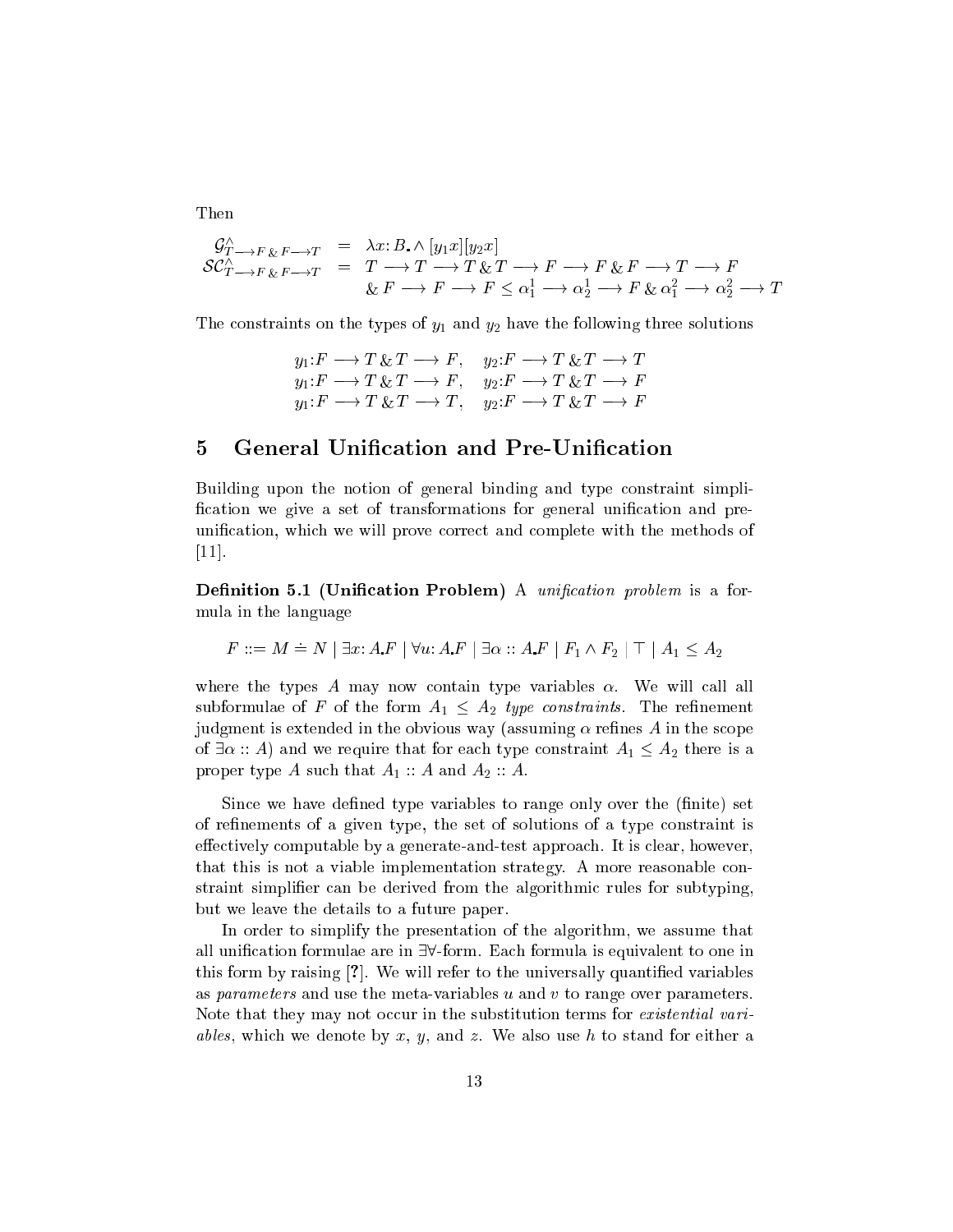constant or a parameter. Furthermore, we fix the signature  $\Sigma$  and omit the context  $\Gamma$  and simply write  $M \in A$  for the judgment  $\Gamma \vdash_{\Sigma} M \in A$  when the context  $\Gamma$  can be recovered from the place in which M appears.

**Definition 5.2 (Provability)** The basic judgment is  $\Gamma \vdash F$  (*F* is provable) is defined by the following inference rules.

| $\Gamma \vdash_{\Sigma} M:A \quad M \equiv N \quad \Gamma \vdash_{\Sigma} N:A$ |                            | $\Gamma \vdash F \quad \Gamma \vdash G$                  |
|--------------------------------------------------------------------------------|----------------------------|----------------------------------------------------------|
| $\Gamma \vdash M \doteq N$                                                     |                            | $\Gamma \vdash \top$ $\Gamma \vdash F \wedge G$          |
|                                                                                |                            |                                                          |
| $\Gamma \vdash_{\Sigma} M:A \quad \Gamma \Vdash [M/x]F$                        |                            | $\vdash_{\Sigma} B :: A \quad \Gamma \vdash [B/\alpha]F$ |
| $\vdash \exists x: A.F$                                                        |                            | $\vdash \exists \alpha :: A.F$                           |
|                                                                                |                            |                                                          |
| $\Gamma, u: A \vdash F$                                                        | $\vdash_{\Sigma} A \leq B$ |                                                          |
| $\Gamma \vdash \forall u: A \ F$                                               | $\Gamma \vdash A \leq B$   |                                                          |

We call a substitution  $\sigma$  for the existential variables in a unification formula F legal for F if it is well-typed and no parameters occur in the instantiation terms for  $\sigma$ . Note that a proof of a formula F in  $\exists\forall$  form uniquely determines a legal substitution  $\sigma$  for the existential variables in F. Conversely, any ground instance of a legal unifier for the equations in the matrix of  $F$  uniquely determines a proof for  $F$ . In slight abuse of notation, we will thus call such a  $\sigma$  a *unifier for* F. The notion of most general unifier is extended similarly to formulae.

**Definition 5.3 (Solved Form)** A unification formula  $F$  is in solved form if it ontains no sort onstraints and all of its equations are in solved form, i.e., of the form  $x = M$ , such that  $x \in A$ ,  $M \in B$  and  $B \le A$ , neither x nor any parameter u is free in  $M$ , and x is not free elsewhere in  $F$ . It is easy to show that if F is in solved form with matrix  $x_1 = M_1 \wedge \ldots \wedge x_n = M_n$  then  $\sigma_F = [M_1/x_1, \ldots, M_n/x_n]$  is a most general unifier for F.

Note that a formula in solved form is not ne
essarily provable from the empty ontext, sin
e some sorts may be empty. However we feel that the nonemptyness of sorts should be treated in the deduction system that uses the unification algorithm, rather than in unification itself (cf. Theorem 5.5).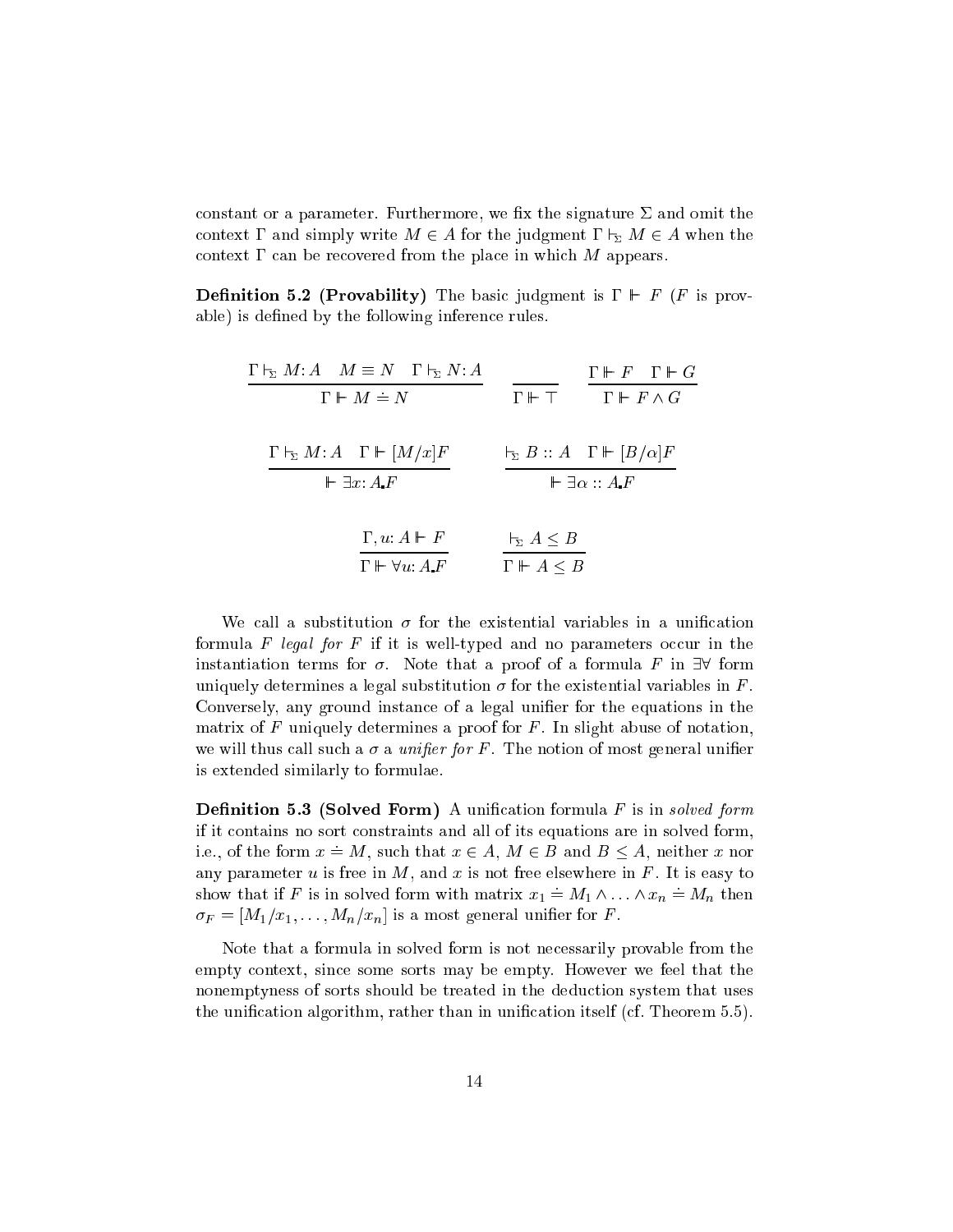Definition 5.4 (Transformations for General Unification) In the description of the rules, we use  $F^-$  to stand for the matrix of F. We omit the obvious versions of the rules where the equations on the left-hand side are reversed.

trivial  $M \doteq M \Longrightarrow \top$ .

decompose  $hM_1 \dots M_n \doteq hN_1 \dots N_n \Longrightarrow M_1 \doteq N_1 \wedge \dots \wedge M_n \doteq N_n$ .

- **nnerge**  $x \doteq M$  such that  $x \in A$ ,  $M \in B$  and  $B \leq A$ , then  $F^{-} \implies x \doteq$  $M \wedge [M/x]F^-$ , if neither x nor any parameter u occurs in M and x occurs elsewhere in  $F^-$ .
- imitate  $xM_1...M_m = cN_1...N_n \implies xM_1...M_m = cN_1...N_n \wedge x =$  $\mathcal{G}_{A}^{c} \wedge \mathcal{SC}_{A}^{c}$ , where  $x \in A$ .
- *i*-project  $xM_1 \t M_m \doteq N \implies xM_1 \t M_m \doteq N \wedge x \doteq \mathcal{G}_A^i \wedge \mathcal{SC}_A^i$  where  $x \in A$ .
- guess  $xM_1...M_m \doteq yN_1...N_n \Longrightarrow xM_1...M_m \doteq yN_1...N_n \wedge x \doteq \mathcal{G}_A^h \wedge$  $\mathcal{SC}_A^h$  if h is some constant or existential variable and  $x \in A$ .
- simplify constraint type constraints can be simplified by any sound constraint simplifier.
- **lam-lam**  $\lambda v: A.M \doteq \lambda v: A.N \Rightarrow \forall v: A.M \doteq N$ . Note that the type labels on both sides must be the same for the equation to be valid (they are proper types, not sorts).

lam-term  $\lambda v: A.M \doteq N \Longrightarrow \forall v: A.M \doteq N v$  where N is not a  $\lambda$ -abstraction.

Furthermore we require the structural rules that deal with quantifier exchange from [?] and rules to erase  $\top$  from a conjunction.

These transformations (and those of the following unification algorithms) can be employed by very different algorithms, depending on the strategy involved in constraint simplification. Solving type constraints eagerly after each imitation and projection step amounts to separate imitation rules for each solution.

For a realistic implementation it seems advantageous to pass the type constraints along and wait for more information in form of further instantiation. Such further instantiation might be provided by further imitation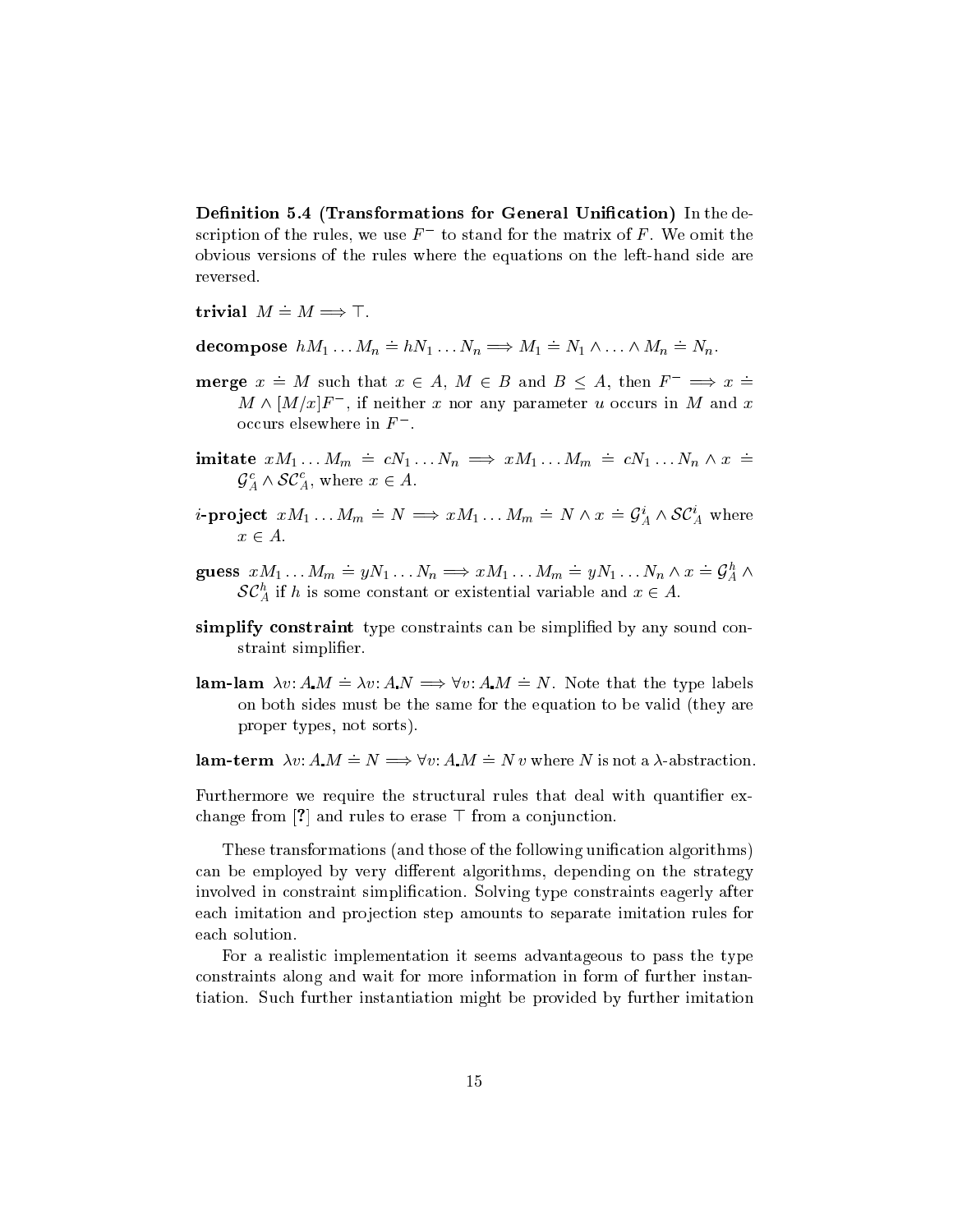steps. An implementation of the algorithm would also add rules to identify failure due to non-applicability of rules early and yield a more efficient algorithm.

The soundness of the transformations an readily be established from the soundness of the constraint simplifier and lemmata 4.3 and 3.4 by using the techniques from  $[11]$ . Now we will turn to the completeness of the transformations.

Theorem 5.5 (Completeness) For any unifier  $\theta$  of a unification formula F there exists a sequence of transformations for general well-typed unification from F to S in solved form, such that  $\sigma_S \leq \theta[X]$  where X is the set of existential variables in F .

**Proof sketch:** We define a variant of the transformations from Definition 5.4 that operate on a pair  $(\theta, F)$ , where F is a unification formula and  $\sigma$  is a substitution. For  $\sigma = |M/x| \cup \sigma$  for  $G$  be the general binding and  $\rho$ the substitution guaranteed by Lemma 4.4. The transformations imitate, **project** and **guess** are of the form  $(\theta, F) \implies (\theta' \cup \rho \cup [M/x], F \wedge x = G \wedge SC)$ . where  $\rho$  is as in Lemma 4.4.

Obviously we get a subsystem of that defined in Definition  $5.4$ , if we restrict this variant to the unification formulae. Furthermore in contrast to the unrestri
ted system it an be shown that all sequen
es of transformations in this system must terminate with an irreducible pair  $(\theta, F)$ . On the other hand by close inspection of the transformations using lemma 4.3, we can see that irreducible pairs are in solved form. Thus we get the completeness result from Definition 5.3.  $\Box$ 

The notion of pre-unification is of interest to automated theorem proving, since pre-unifiers can always be extended to unifiers (see Lemma 5.7) and the pre-unification problem is often tractable. We will only state the definitions and the ompleteness result.

Definition 5.6 (Transformations for General Pre-Unification) The transformations for pre-unification are the same as those for general unification except that the **guess** rule is dropped.

These rules are applied to an initial unification problem, until it is in in pre-solved form, that is all equations are in either in solved form or the heads of both sides of the equation are existential variables.

**Lemma 5.7** Pre-solved unification problems are always unifiable.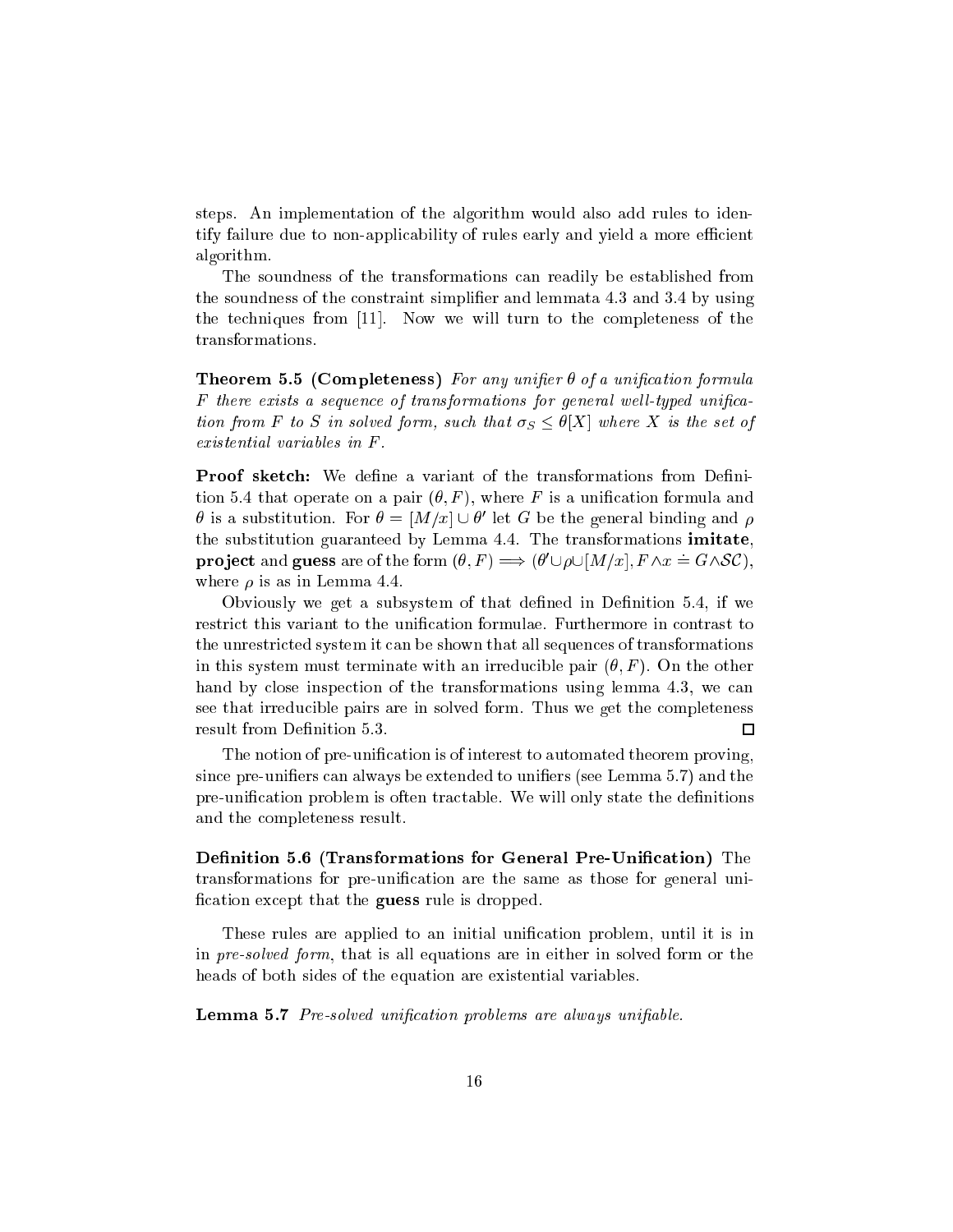**Proof:** Let  $F$  be a unification problem in pre-solved form and let  $E$  be an equation  $xM_1...M_m = yN_1...N_n$  in F where x and y are existential variables. Then the substitution

$$
\sigma = [[\lambda x_1; \overline{A_{j1}} \dots x_n; \overline{A_{jn}}z]/x, [\lambda y_1; \overline{C_{j1}} \dots y_n; \overline{C_{jm}}z]/y]
$$

where x, y are existential variables with  $x \in \mathcal{L}_{j \leq k} A_{j1} \longrightarrow \dots \longrightarrow A_{jn} \longrightarrow$  $B_j, y \in \&_{j \leq l} C_{j1} \longrightarrow \dots \longrightarrow C_{jm} \longrightarrow D_j$  and  $z: \&_{j \leq k} B_j \& \&_{j \leq l} D_j$  unifies  $E$ . This idea can be extended to solve all equations of this form simultaneously. 口

Theorem 5.8 (Completeness of Pre-Unification) For any pre-unifier  $\theta$  of a unification formula F there exists a sequence of transformations for general pre-unification from F to a pre-solved form S, such that  $\sigma_S \leq \theta[X]$ where  $X$  is the set of existential variables in  $F$ .

**Corollary 5.9** If  $F$  is a closed unification problem and  $F$  is transformed into a (pre-)solved form S by a sequence of transformations for general unification or pre-unification and all sorts of variables that are existentially bound in S are nonempty, then  $\mathbb{F} F$ .

#### 6 **Unification Restricted to Patterns**

We now specialize the algorithm from Section 5 to patterns, which are defined just as in the simply-typed  $\lambda$ -calculus: any occurence of an existential variable  $x$  in

 $\exists x_1: A_1 \ldots \exists x_a: A_a \forall u_1: B_1 \ldots \forall u_n: B_n F$ 

must have the form  $x u_{\varphi(1)} \dots u_{\varphi(n)}$ , where  $\varphi$  is a partial permutation from *n* into *p*, i.e., an injective mapping form  $1, \ldots, n$  to  $1, \ldots, p$ . The transformations for pattern unifications are those of Definition 5.4 where the rule guess is replaced by the following transformations.

Definition 6.1 (Transformations for Pattern Unification) Here  $x$  and y are existential variables where  $x: C = \mathcal{L}_{j \leq k} C_{1j} \to \ldots \to C_{nj} \to D_j$ .

**var-var-same**  $x u_{\varphi(1)} \dots u_{\varphi(n)} = x u_{\psi(1)} \dots u_{\psi(n)}$  is transformed into

$$
x \doteq \lambda v_1 \colon B_{\varphi(1)} \dots \lambda v_n \colon B_{\varphi(n)} x' \, v_{\rho(1)} \dots v_{\rho(l)},
$$

where  $\rho$  is a partial permutation satisfying: there exists a k such that  $\rho(k) = \varphi(i)$  iff  $\varphi(i) = \psi(i)$  and  $x' : \&_{j \leq k} C_{\rho(1)j} \to \dots \to C_{\rho(l)j} \to D_j$  is a new existential variable.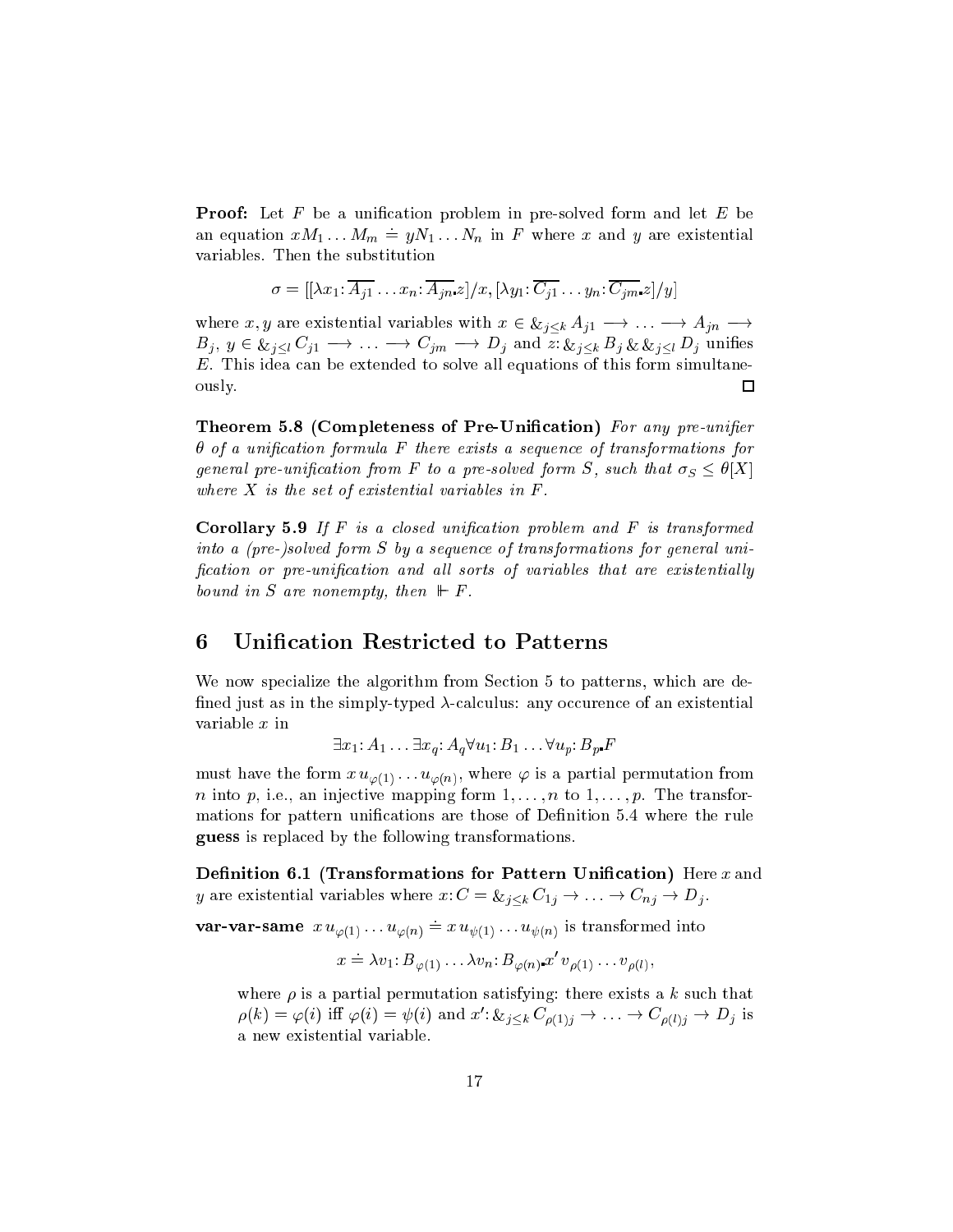**var-var-diff**  $x u_{\varphi(1)} \dots u_{\varphi(n)} \doteq y u_{\psi(1)} \dots u_{\psi(m)}$ . Then let  $\varphi'$  and  $\psi'$  be partial permutations satisfying: there exists a k such that  $\varphi'(k) = i$ and  $\psi'(k) = j$  iff  $\varphi(i) = \psi(j)$ . We transform into

$$
x \doteq \lambda v_1: B_{\varphi(1)} \dots \lambda v_n: B_{\varphi(n)} \times v_{\varphi'(1)} \dots v_{\varphi'(l)} \wedge
$$
  
\n
$$
y \doteq \lambda v_1: B_{\psi(1)} \dots \lambda v_m: B_{\psi(m)} \times v_{\psi'(1)} \dots v_{\psi'(l)}, \text{ where}
$$
  
\n
$$
z \vdots \& j \leq k \ C_{\psi'(1)j} \rightarrow \dots \rightarrow C_{\psi'(l)j} \longrightarrow D_j
$$

Note that in the case of higher-order patterns the use of the rules **project** and **imitate** are deterministic, that is, all but the imitation or one projection immediately lead to failure. The sort constraints, however, may still have multiple solutions.

Theorem 6.2 (Completeness of Pattern Unification) Let F be a closed unification problem where all objects are higher-order patterns. Then the transformations of pattern unification always terminate and either

- 1. yield a unification problem S in solved form and  $\sigma_S$  is a unifier for F. Furthermore, if all sorts of existentially bound variables in S are nonempty, then  $\mathbb{F}$ .
- or 2. yield a unification problem where none of the transformations are applicable and  $F$  is not provable.

#### $\overline{7}$ **Conclusion and Further Work**

The unification algorithms presented here can serve as a basis for practical implementations of theorem provers or logic programming languages which incorporate a notion of subtype and intersection type. Standard techniques should be applicable to achieve the same efficiency as current implementations of higher-order unification or pattern unification whenever no subtype or refinement declarations are made. The presence of sort conditions potentially leads to an explosion of the search space during unification. In theorem proving this merely shifts work from logical inferences to unification where it is handled algorithmically, and we expect it to improve overall performance. In logic programming many sort computations can be shown to be redundant at compile-time, given that the goal is always maintained in well-sorted form. This situation is familiar from (first-order) order-sorted logic programming and we believe that such static analysis is necessary to obtain a practical system.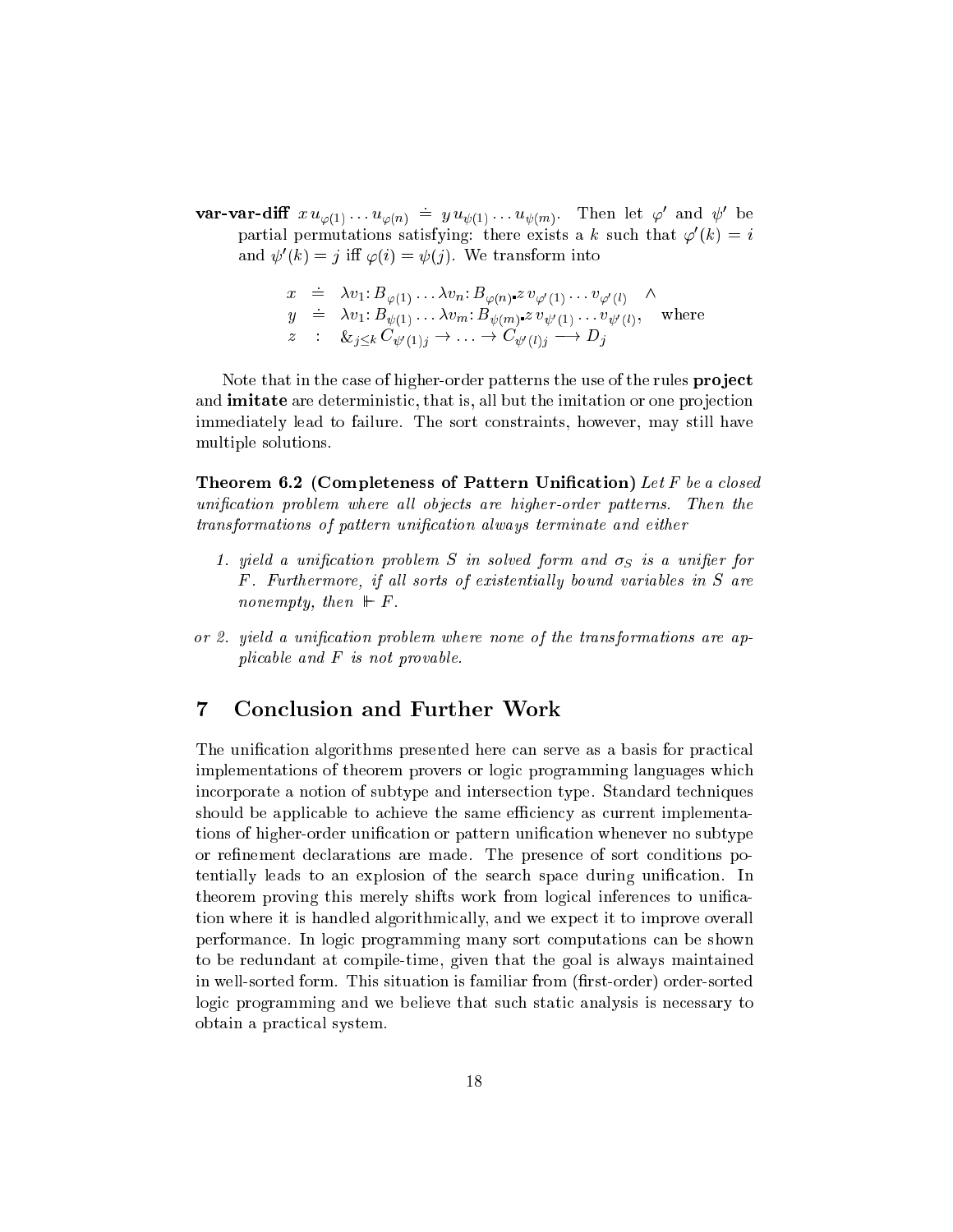we would also like to extend the algorithm to  $\lambda^{++}$ , a type theory with intersection and dependent types proposed in [?]. An extension of the language Elf [9] along these lines would be based on a constraint solver (rather than a unification or pre-unification algorithm) that solves pattern unification problems, but maintains other equations and sort conditions as constraints. The prin
ipal question in this ontext is when and to what extent sort computation should lead to branching during the computation. This will depend in large part upon the results of experimentation with a prototype implementation.

Finally, we would like to consider relaxing some of the restrictions of the urrent system without disturbing its basi properties. For example, it may be possible to admit arbitrary type labels in abstra
tions if we also add onversion rules that relabel abstra
tions with ompatible types.

Acknowledgments. The first author was supported by the "Sonderforschungsbereich 314, Künstliche Intelligenz" of the Deutsche Forschungsgemeinschaft (DFG) and the "Studienstiftung des deutschen Volkes". The second author was supported in part by the U.S. Air Force under Contract F33615-90-C-1465, ARPA Order No. 7597.

# Referen
es

- [1] Amy Felty. Specifying and Implementing Theorem Provers in a Higher-Order Logic Programming Language. PhD thesis, Department of Computer and Information S
ien
e, University of Pennsylvania, July 1989.
- [2] Tim Freeman and Frank Pfenning. Refinement types for ML. In  $Pro$ eedings of the SIGPLAN '91 Symposium on Language Design and Implementation, Toronto, Ontario. ACM Press, June 1991. To appear. Also available as Ergo report  $91-097$ .
- [3] Gérard Huet. A unification algorithm for typed  $\lambda$ -calculus. Theoretical Computer Science, 1:27-57, 1975.
- [4] Michael Kohlhase. Order-sorted type theory I: Unification. SEKI-Report SR-91-18 (SFB), Universität des Saarlandes, Saarbrücken, 1991.
- [5] Michael Kohlhase. Beweissysteme mit Logiken höherer Stufe. In Karl Hans Bläsius and Hans-Jürgen Bürckert, editors, Deduktionssysteme, Automatisierung des Logischen Denkens, chapter 6, pages 213– 238. R. Oldenbourg Verlag, 2 edition, 1992.